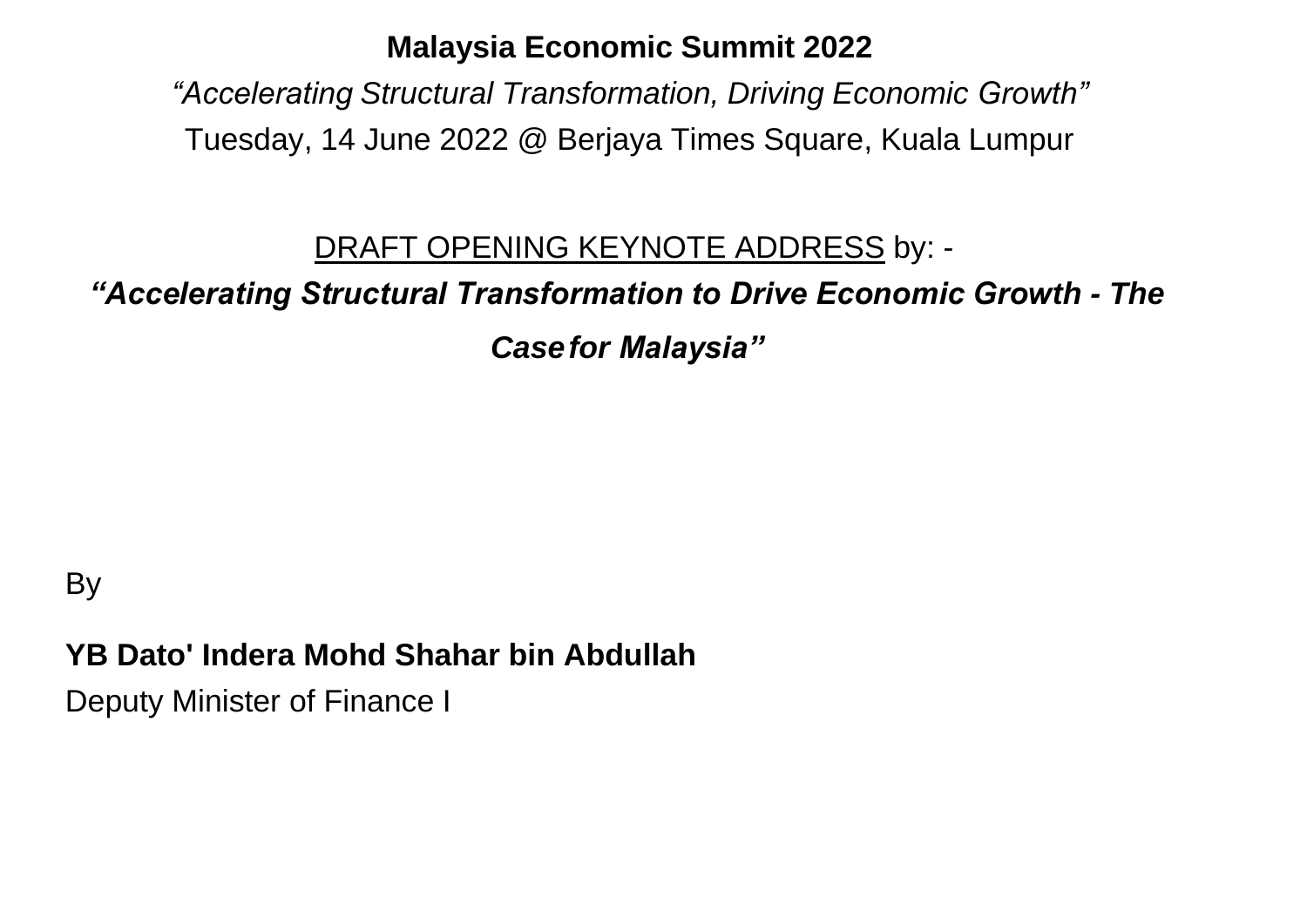Tan Sri Abdul Wahid Omar

Chairman, ECKL Advisory Council/ Chairman, Bursa Malaysia

YBhg Tan Sri Michael Yeoh President, KSI Strategic Institute for Asia Pacific

**Excellencies** 

Distinguished Guests Ladies and Gentlemen,

Salam Sejahtera /Good morning /Selamat Pagi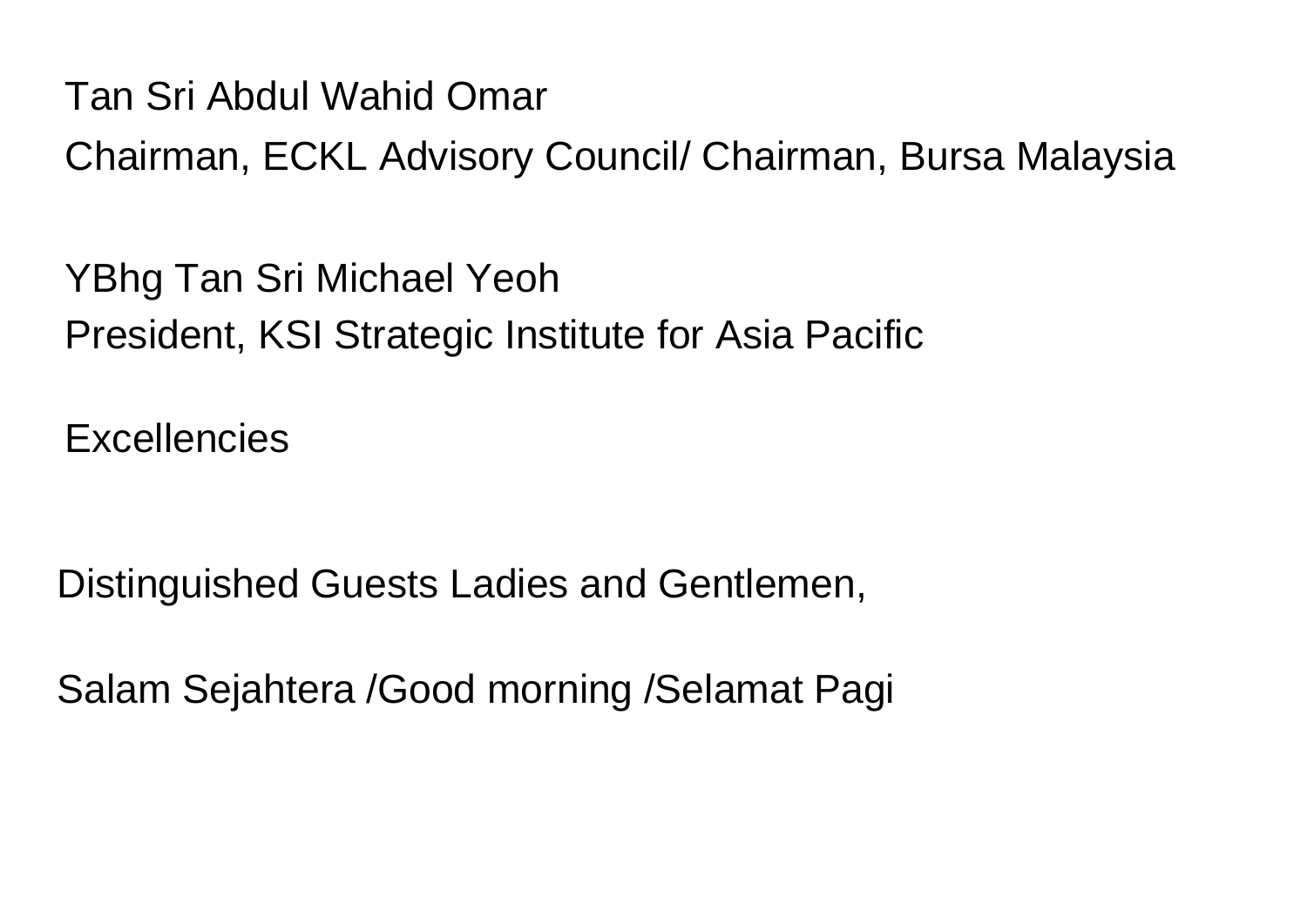It is a great pleasure to deliver a keynote speech themed "Accelerating Structural Transformation to Drive Economic Growth - The Case for Malaysia" that is hosted by KSI and ECKL.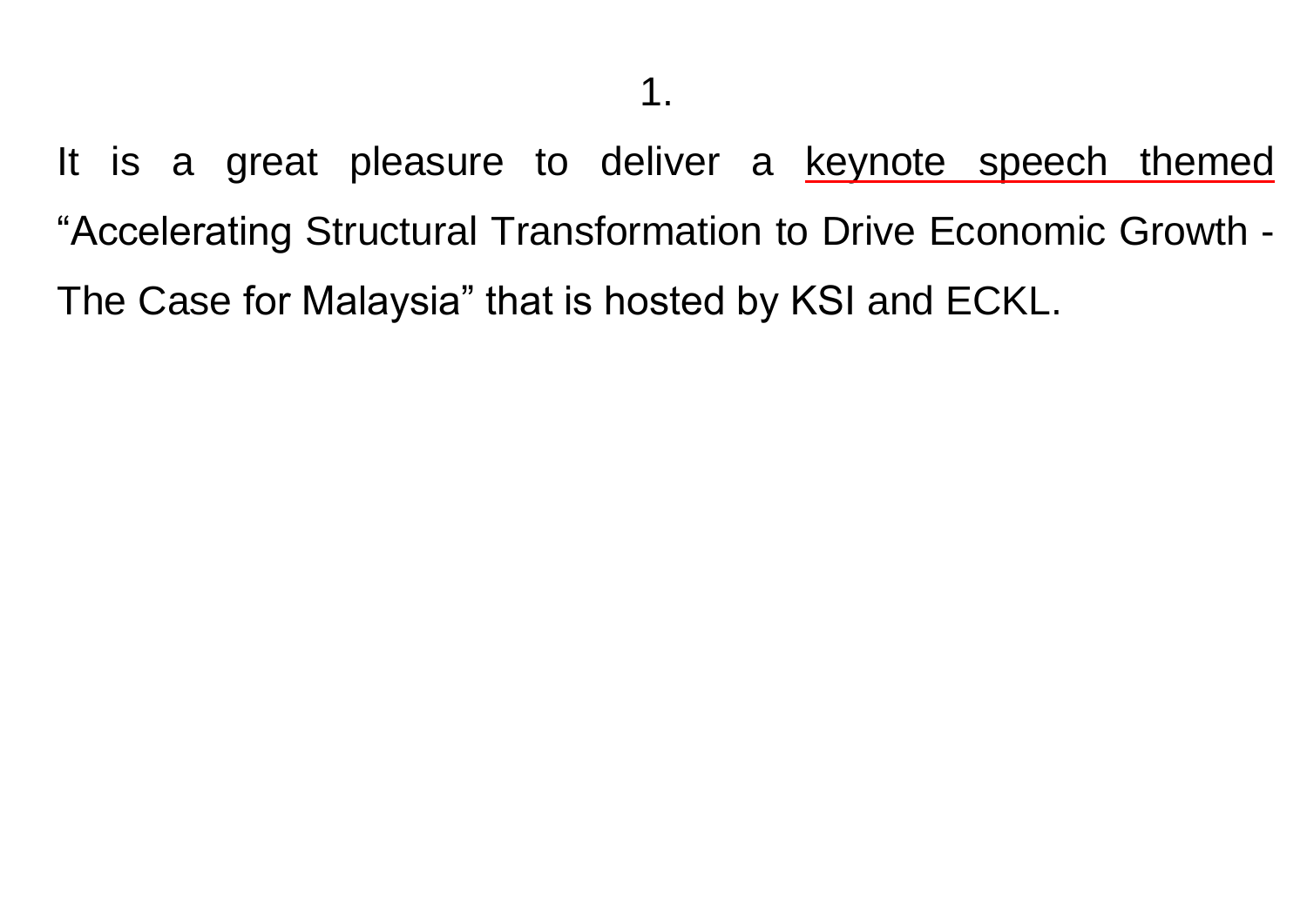This keynote speech is timely as Malaysia is gearing up to deliver her commitments for the 2030 Global Agenda on Sustainable Development which aims to leave no one behind and the Malaysia Shared Prosperity Vision 2030 which pursues to make Malaysia a nation that achieves sustainable growth with fair and equitable distribution across income groups, ethnicities, regions, and supply chains.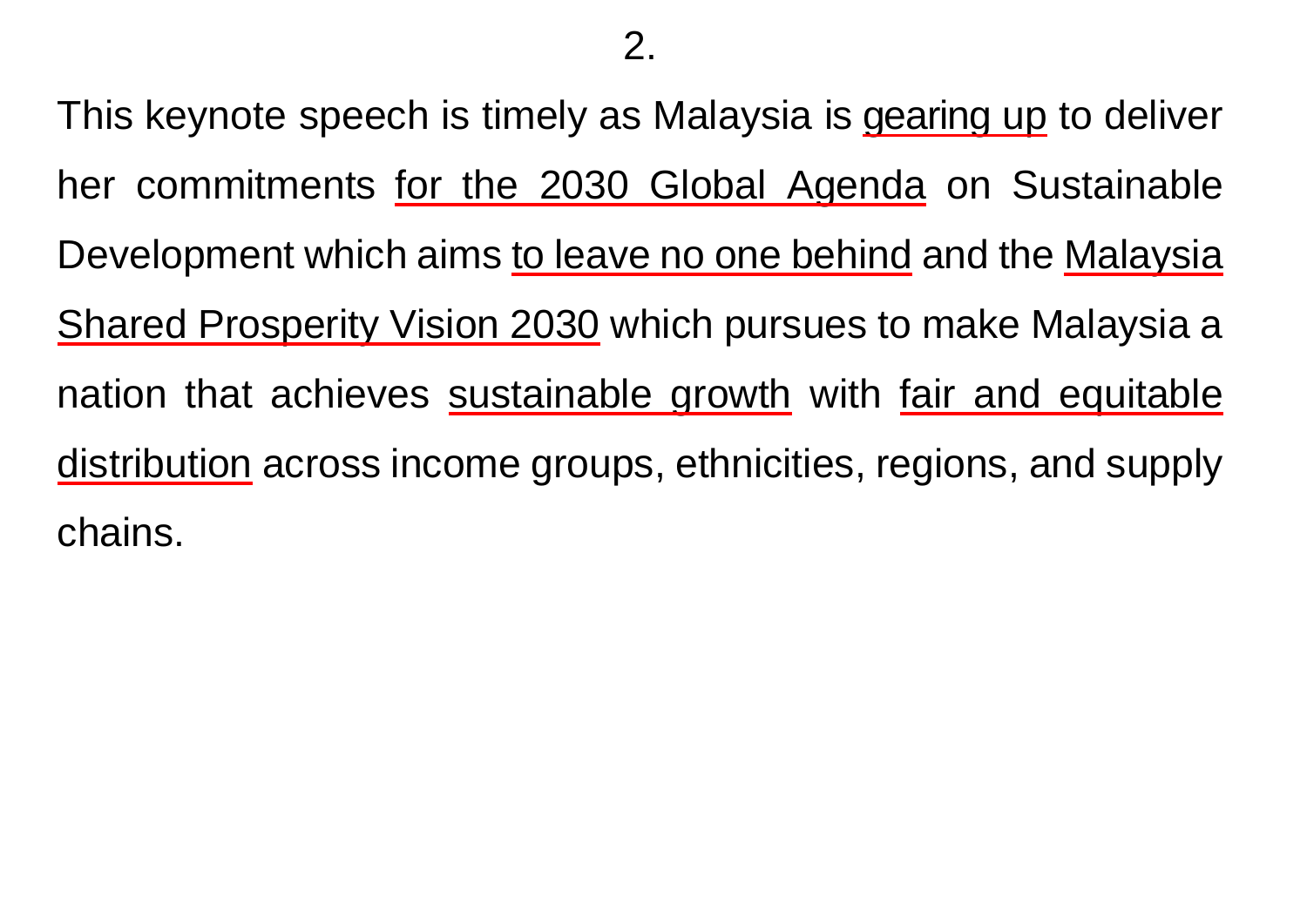These commitments are aimed at strengthening political stability, enhancing the nation's prosperity, and ensuring that the nation is united in embracing ethnic and cultural diversity.

These commitments too, seek to eradicate poverty and hunger, fight inequality and discrimination, tackle climate change, promote harmonious and inclusive societies in achieving sustainable development.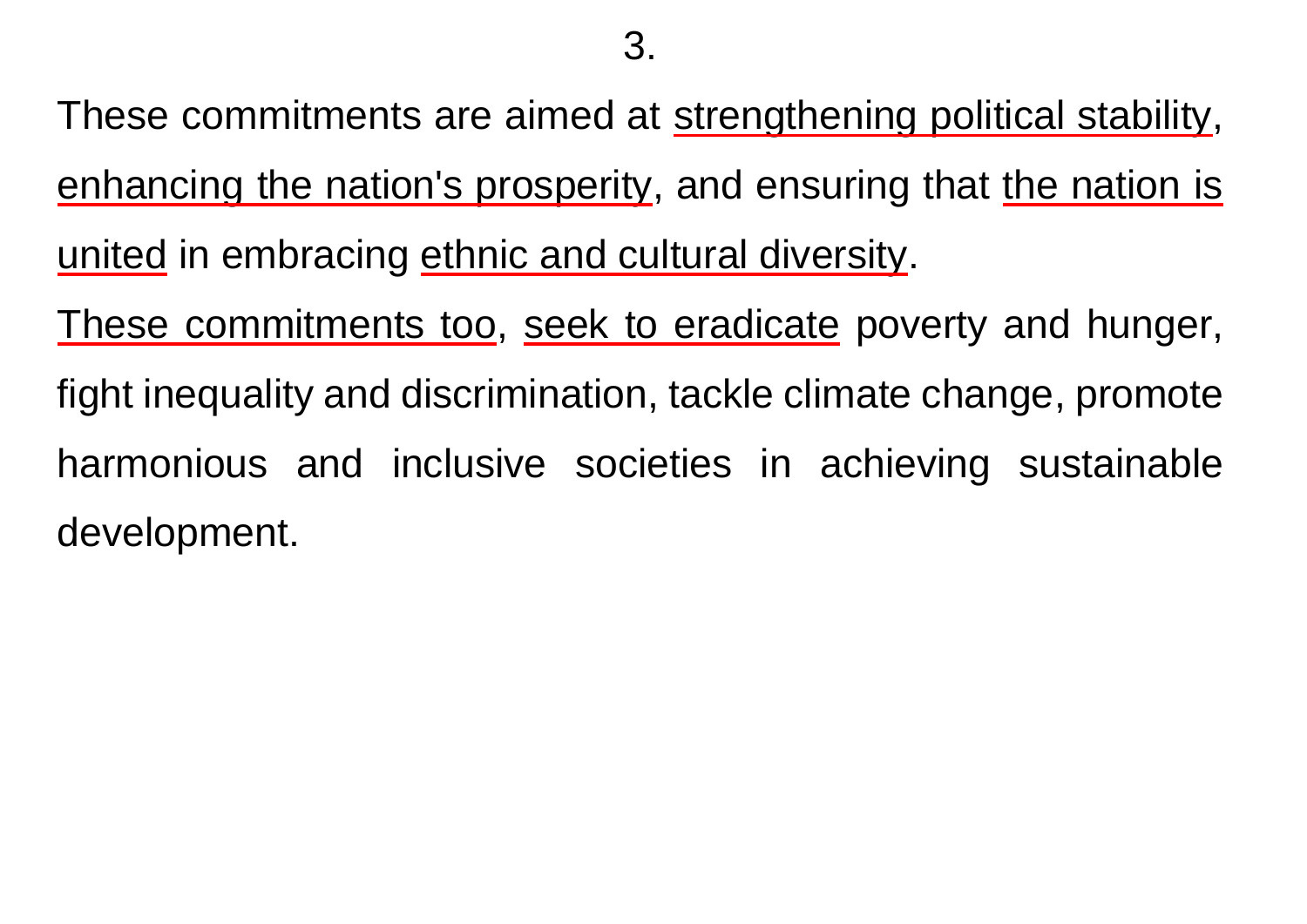Ladies and Gentlemen,

These commitments cannot be achieved without a strong devotion to structural economic transformation. Structural reforms are needed to improve the living standard particularly through the creation of high- quality and high-paying jobs for Malaysians. What is equally important is that the growth must be inclusive especially among youths and vulnerable groups that include low-income households, disabled persons, and communities in remote areas.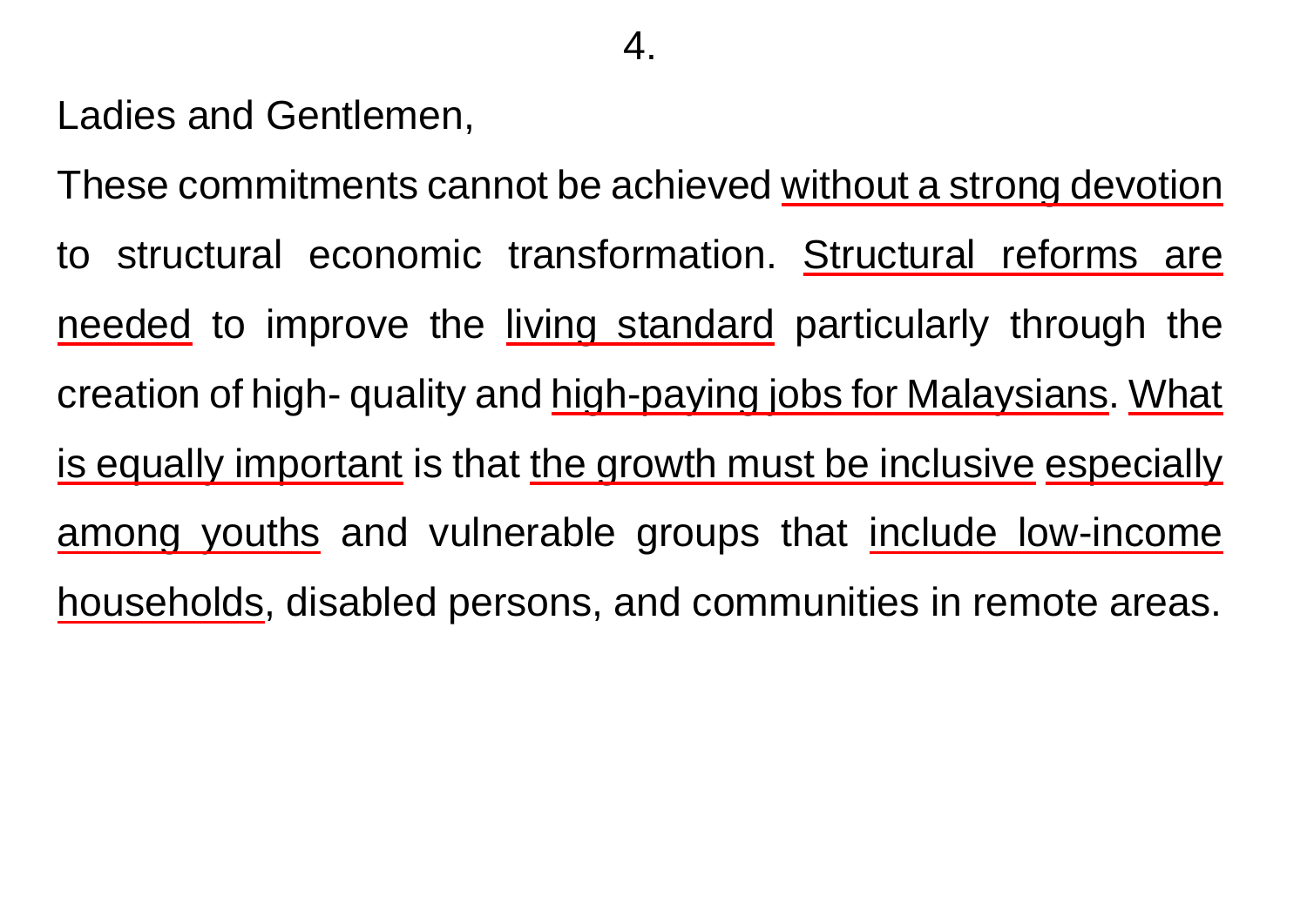Malaysia being a diversified nation and economy that has strong trade integration with the global economy and has a robust domestic growth stands at 31st largest economy in the world. Prior to the COVID-19 which hit the country in about two and a half years ago, Malaysia had experienced a sustained growth at an average of 5% annually. It is great to learn that our economy has doubled since the year 2000 with RM581 billion to RM1.4 trillion in 2021.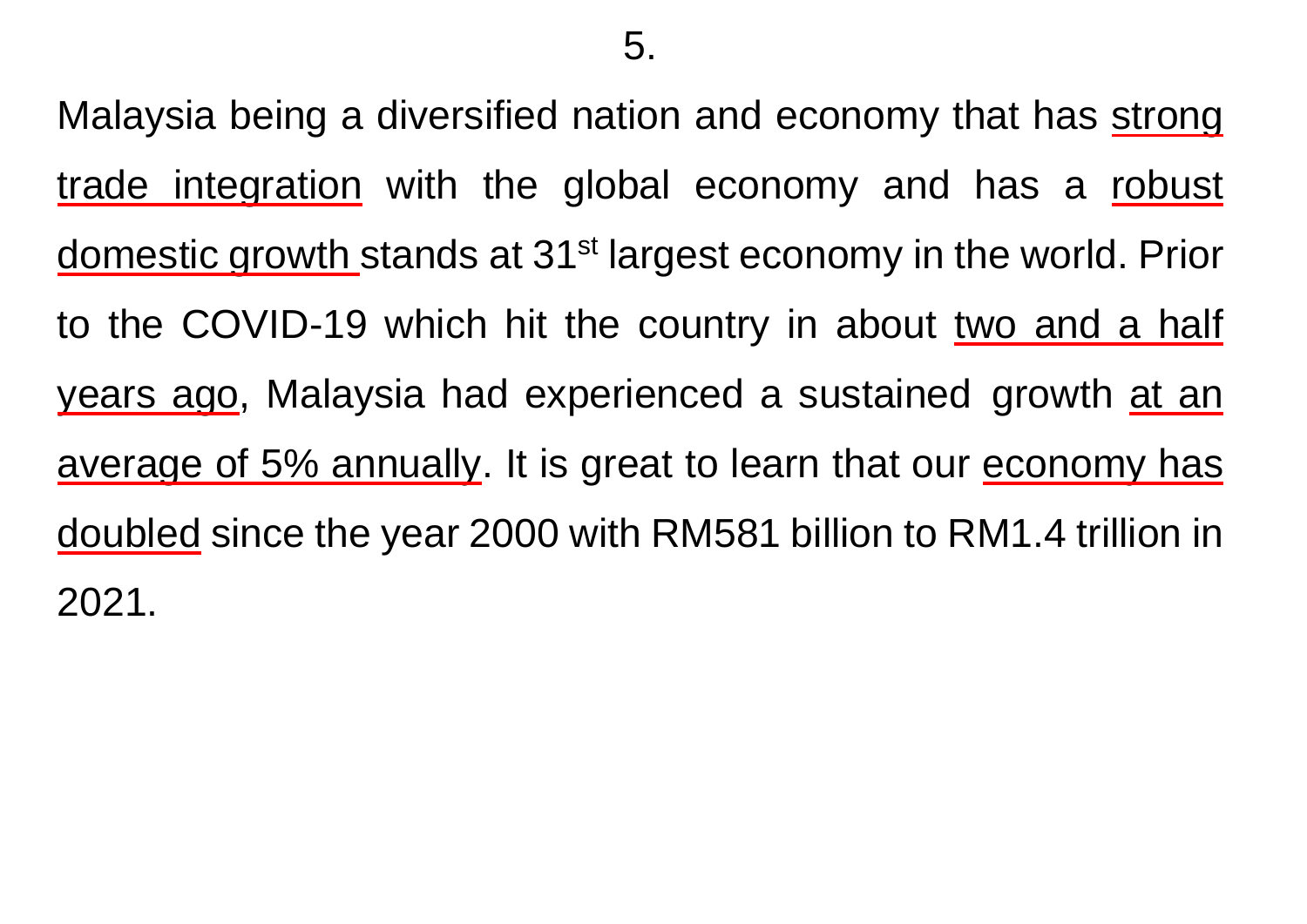Unfortunately, with the strike of COVID-19 in the first half of the year 2020, many countries had to impose lockdown measures which impacted the economy growth and resulted in another global recession, which has been as severe as the Great Depression in 1930s. Malaysia is not spared from this, the Movement Control Order that was imposed has a taken a toll on our nation's economy activities. Eventually, due to this, Malaysia recorded a 5.5% contraction in 2020. (1998: - 7.4%).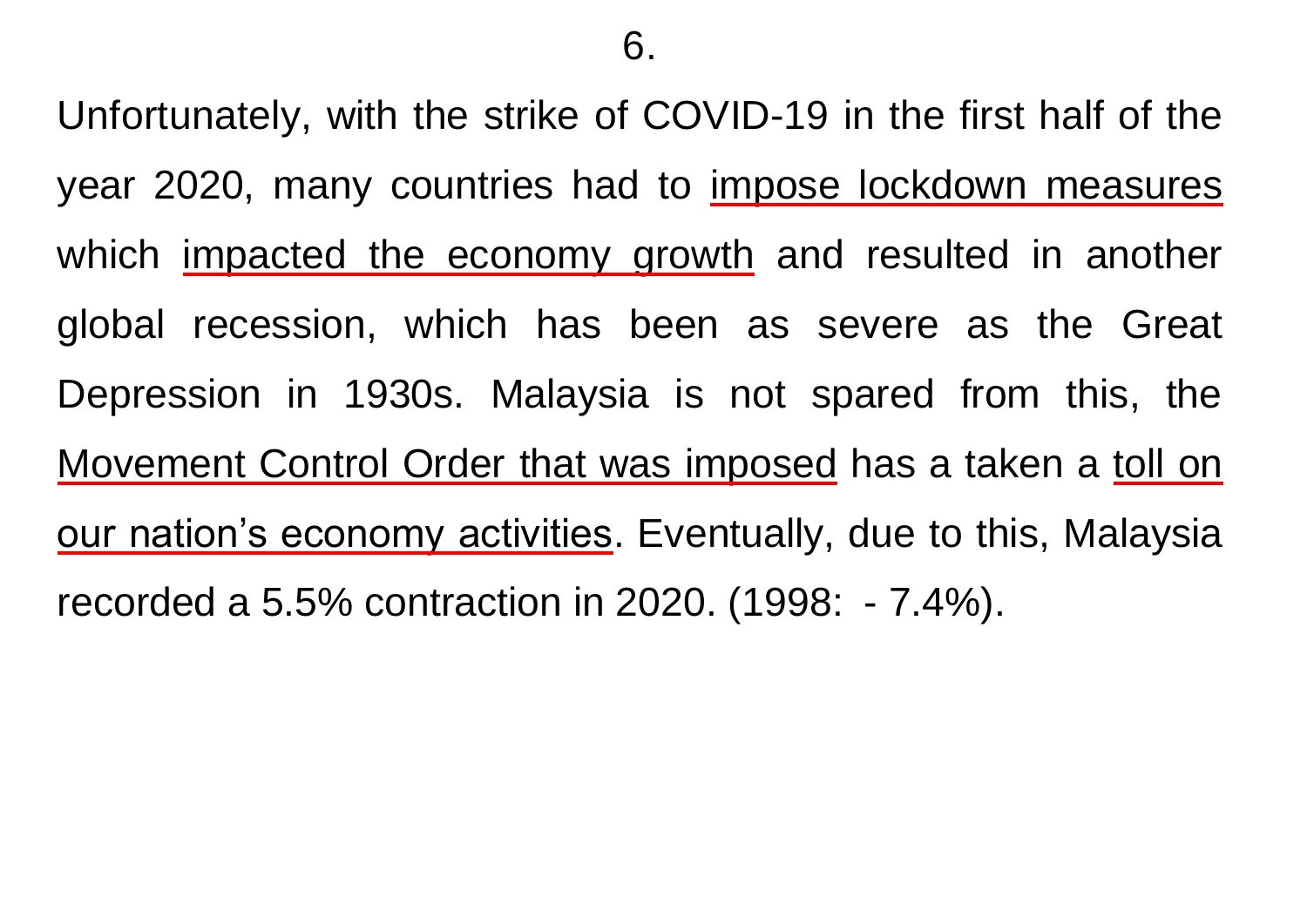The COVID-19 pandemic has affected all walks of life and their livelihood. Reacting to the effects of this pandemic on to the nation, Malaysia has adopted comprehensive and complementary policy responses through a series of stimulus and aid packages worth RM530 billion (~34% of Malaysia's GDP), including sizeable fiscal supports like cash transfers, tax incentives and wage subsidies.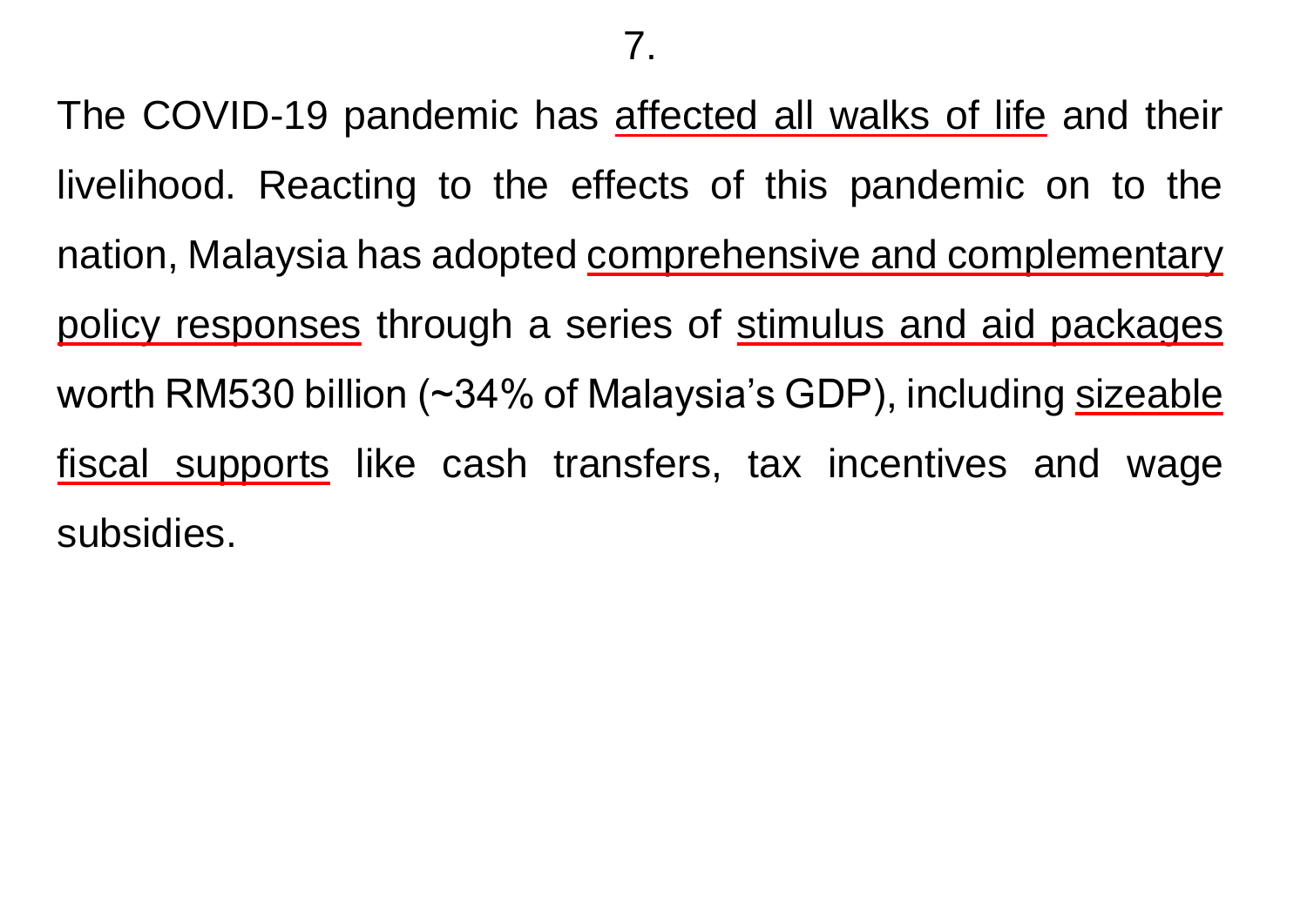These measures were complemented by the reduction in the Overnight Policy Rate (OPR) by a cumulative 125 basis points to a historical low of 1.75% as well as a tidy sum of financial measures, including loan moratorium for households and SMEs and various financing facilities for SMEs. As a result, these measures have saved 2.7 million jobs, and have benefitted more than 20 million people and 2.4 million businesses.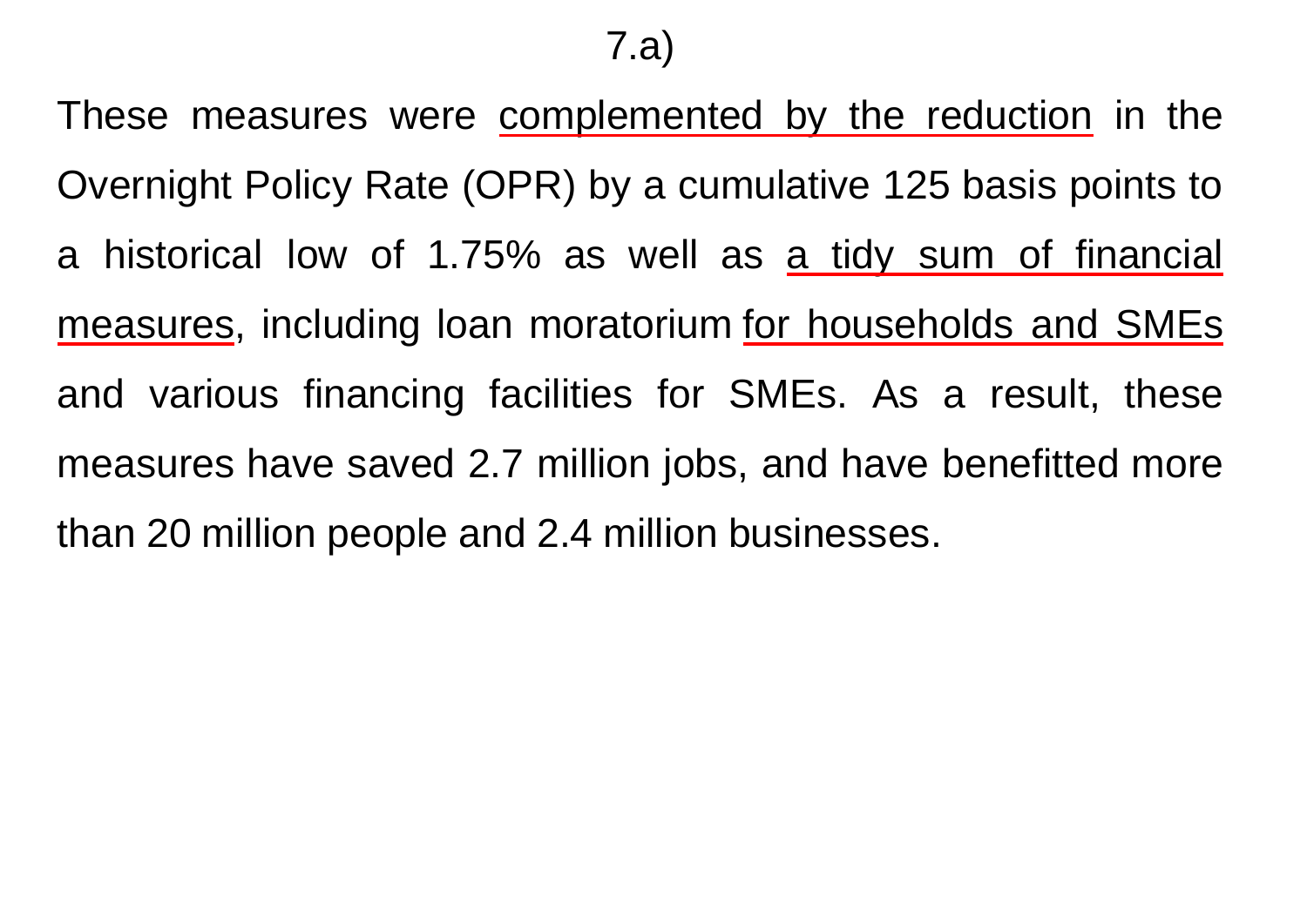The positive impact of the measures has also been translated into a more encouraging labour market condition. The unemployment rate has decreased significantly from the peak of 5.3% recorded in May 2020 to 4.1% in March 2022, and further decreased to record a full employment level at 3.9% in April 2022. In 2021, Malaysia's growth rebounded to 3.1%, amid relaxation of containment measures and robust external demand across manufactured goods and commodities.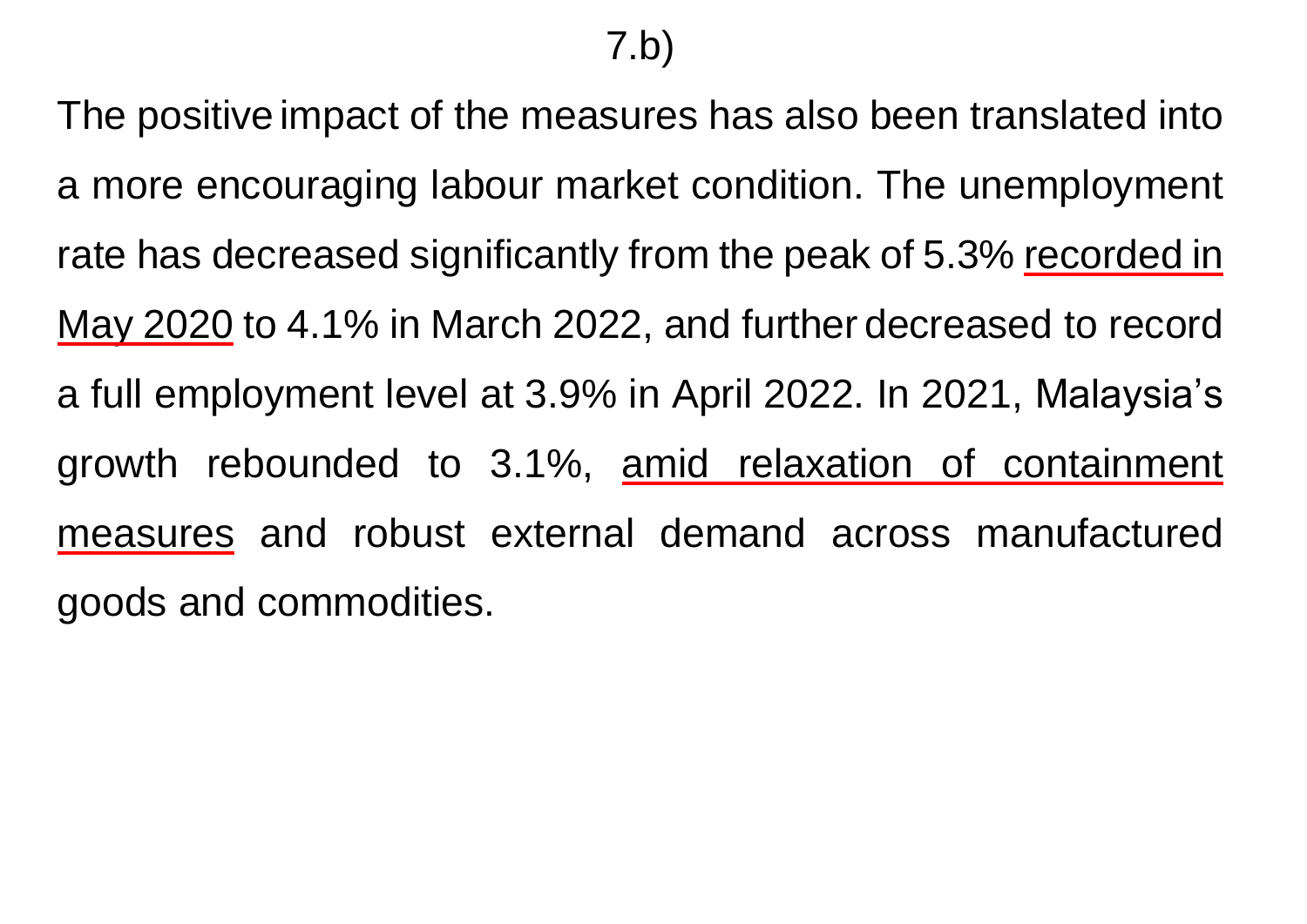In the verge of managing the effects of COVID-19, which is now declared as an endemic, the Malaysian economy is expected to improve further this year, with a growth rate of between 5.3% and 6.3%. This is driven by increased domestic demands and continuous export growth without movement restriction order, reopened of international borders, and improved labour market conditions.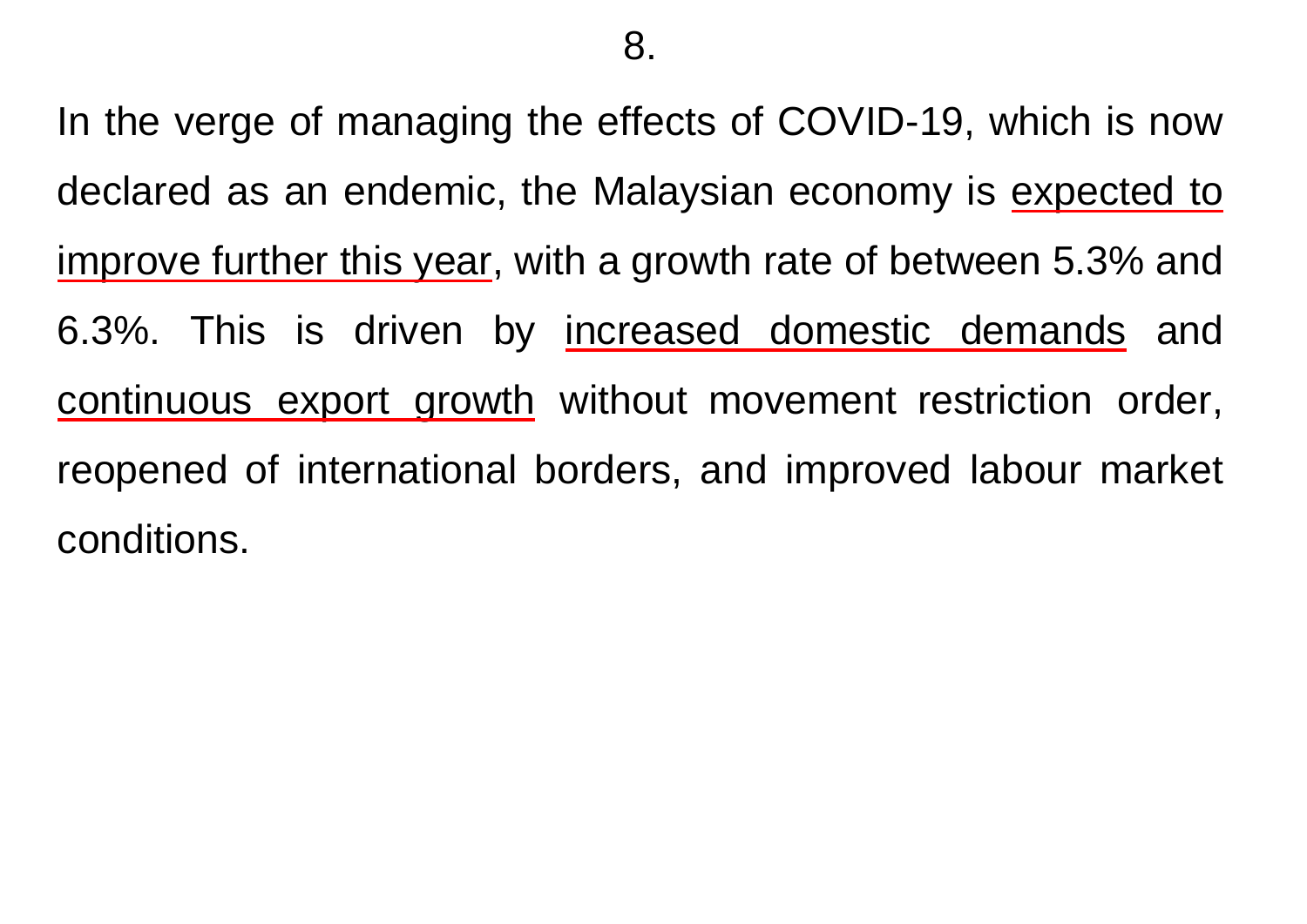However, the outlook will continue to be mainly affected by external risks that include a weaker-than-expected global growth, further escalation of geopolitical conflicts, worsened supply chain disruptions and adverse developments. There are also other risks to the growth that could arise from better-than-expected employment and income conditions, and faster-than-expected improvement in tourism- related sectors with the reopening of international borders.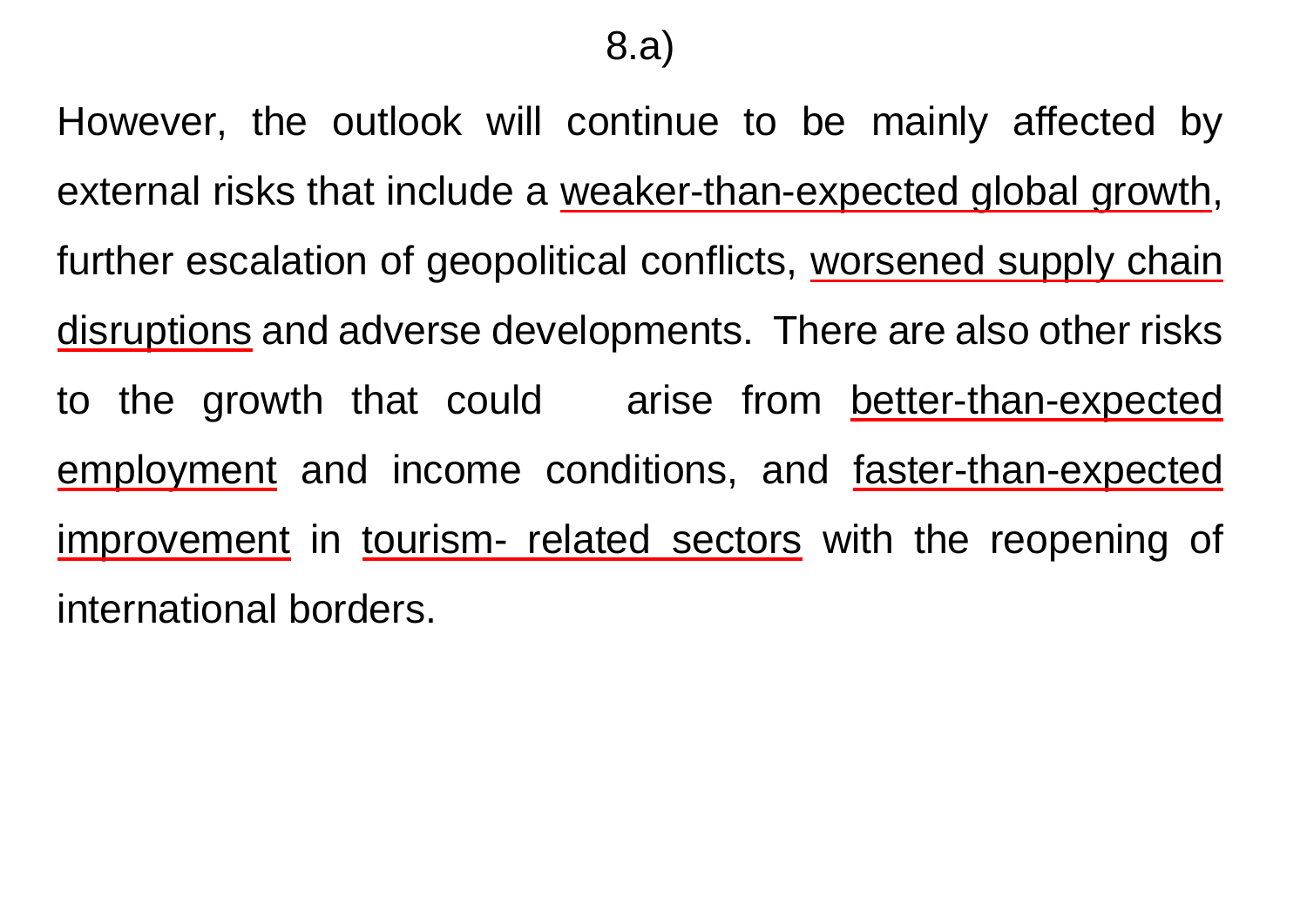Even though our country's economy is recovering, we need to accelerate the structural transformation that includes human capital development through the strategic initiatives identified in the 12<sup>th</sup> Malaysia Plan and the Malaysian Digital Economic Blueprint. The endemic has provided us with opportunities to develop safer, better, greener, and more sustainable measures. These measures are crucial for our country to meet the net zero Greenhouse Gas (GHG) emission target as early as the year 2050.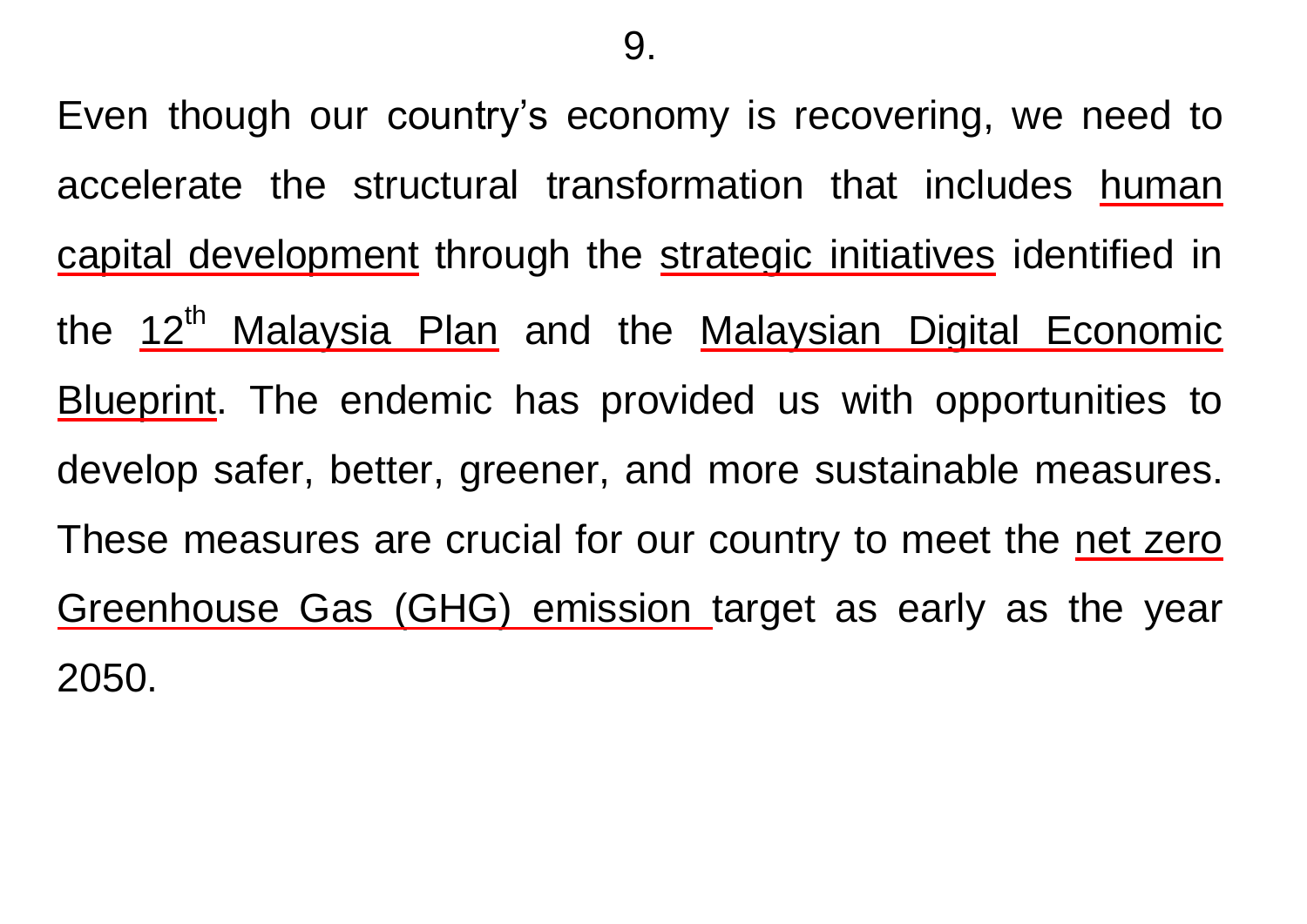Ladies and Gentlemen,

Despite numerous challenges, our country can cope with these challenges well. There are several reasons for this. First, our economy rests on strong fundamentals. We have a diversified economic structure and a sound financial system. Second, we too have an effective public healthcare system and proactive macroeconomic policies that have assisted our country in meeting the challenges.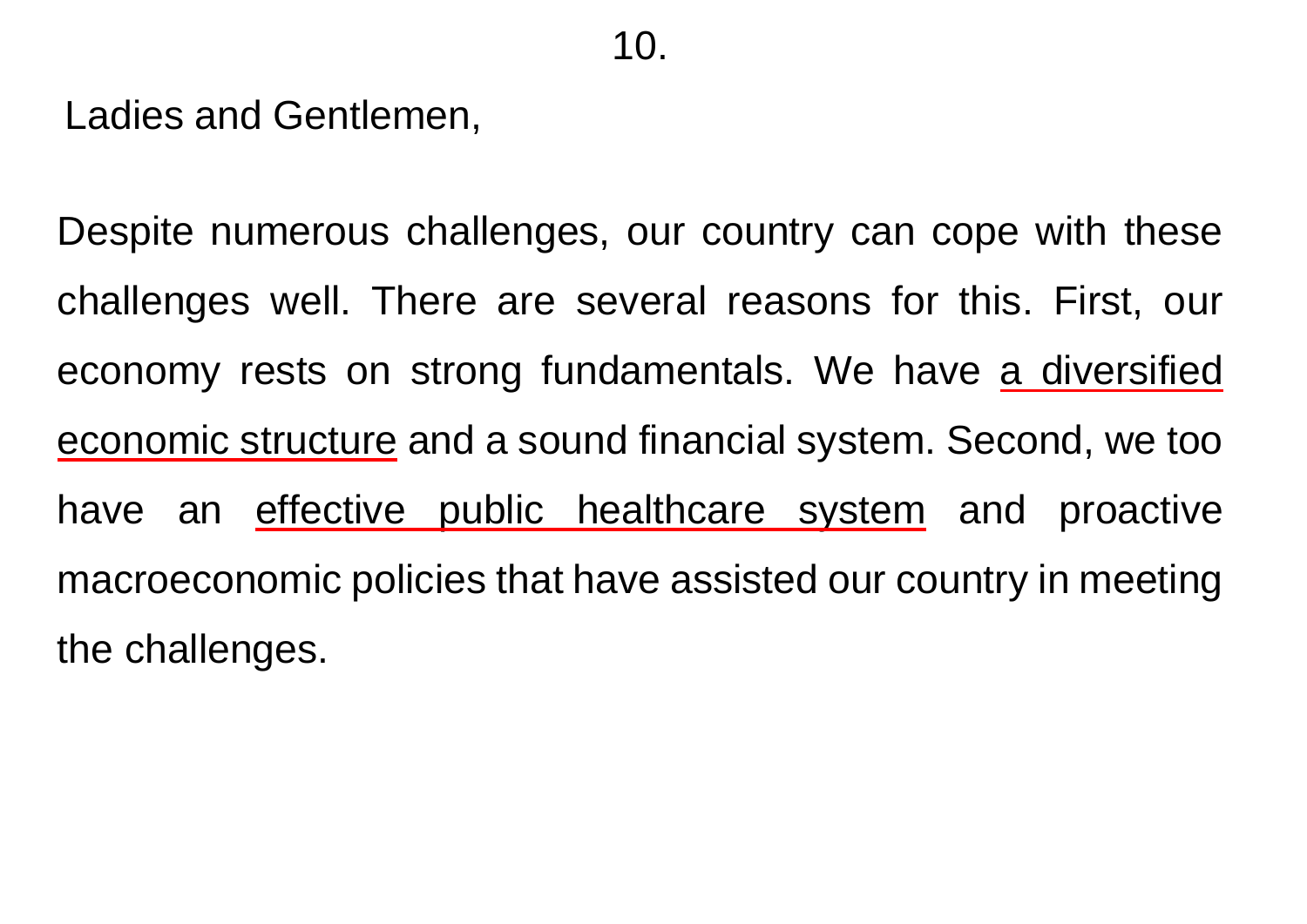With the reasons being mentioned and since we have embarked on the endemic stage of COVID-19, the government should be more prepared in terms of the mechanisms to plan, implement, manage, and monitor all plans, developments, and policies in getting ready for the future.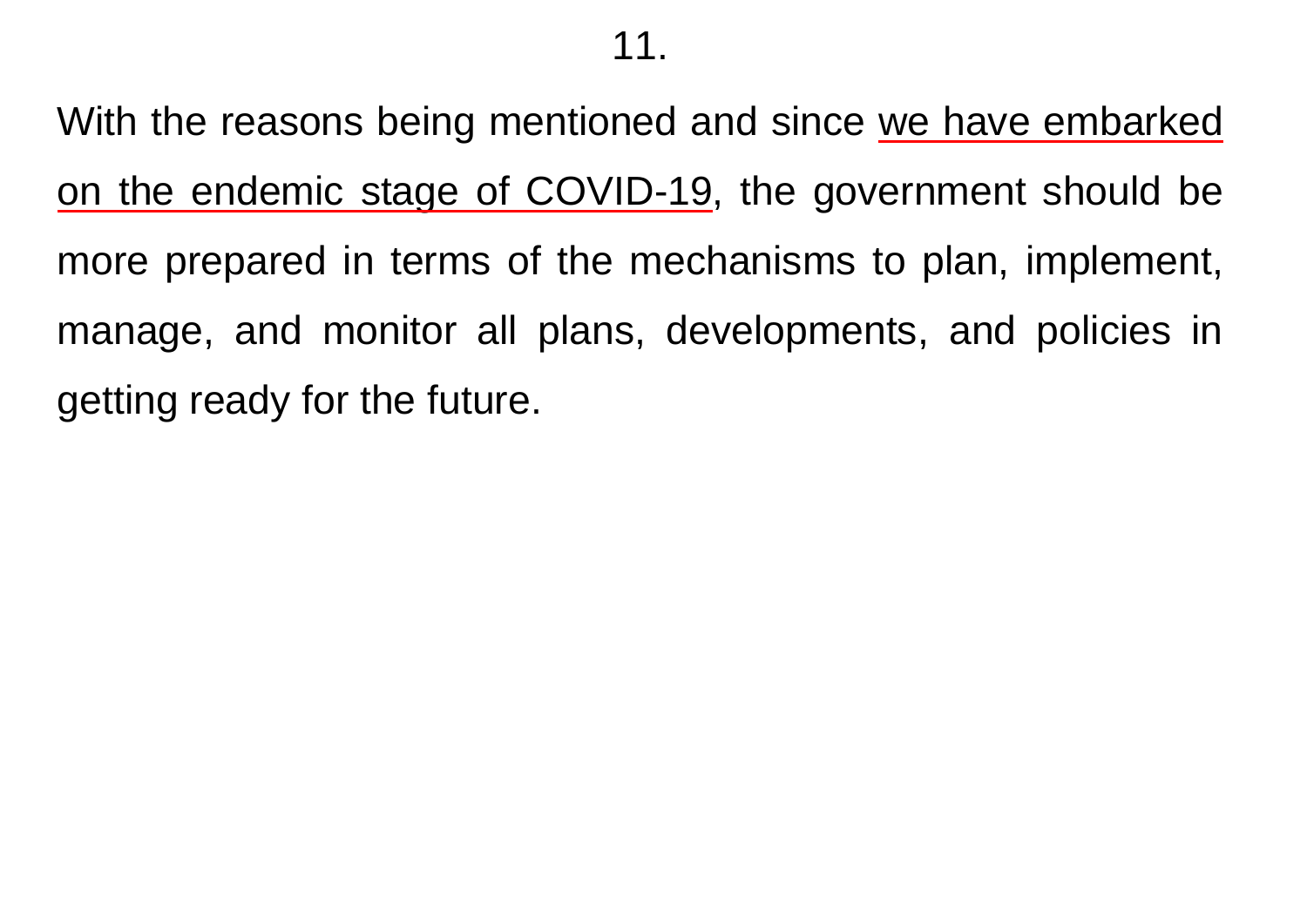First, the government is aware that structural reforms are needed in addressing the issues of income and costs among households in meeting future shocks like COVID-19. Due to COVID-19, households in Malaysia are met with vulnerable financial positions; some have lost their jobs, some have no income at all, some have doubled their expenses on education as young children and adults must learn virtually.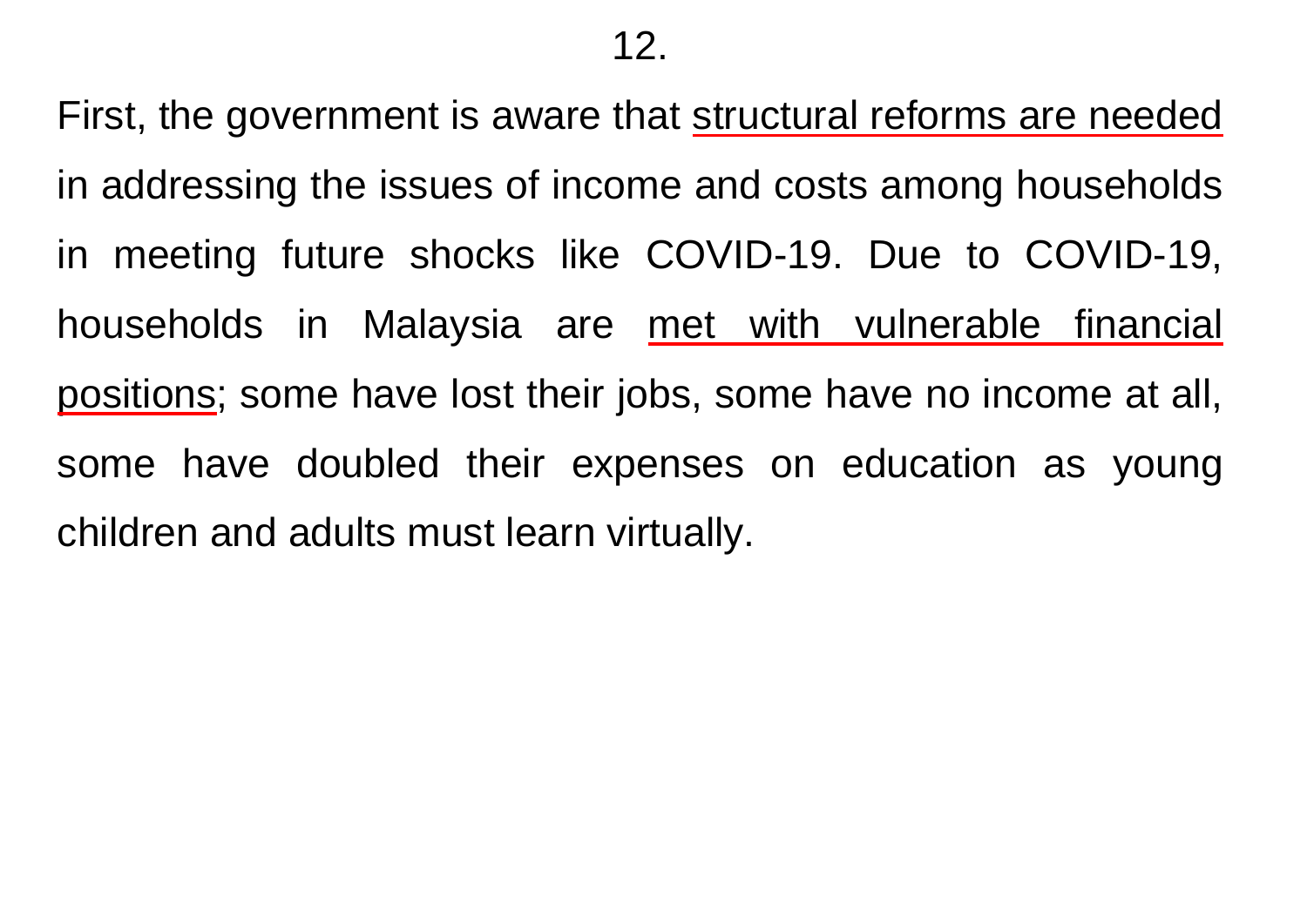## 12.a)

The government is aware that the country needs to have a reform by having a stronger social protection system that is more costeffective and less fragmented to improve the well-being of Malaysians during the endemic phase and in the future.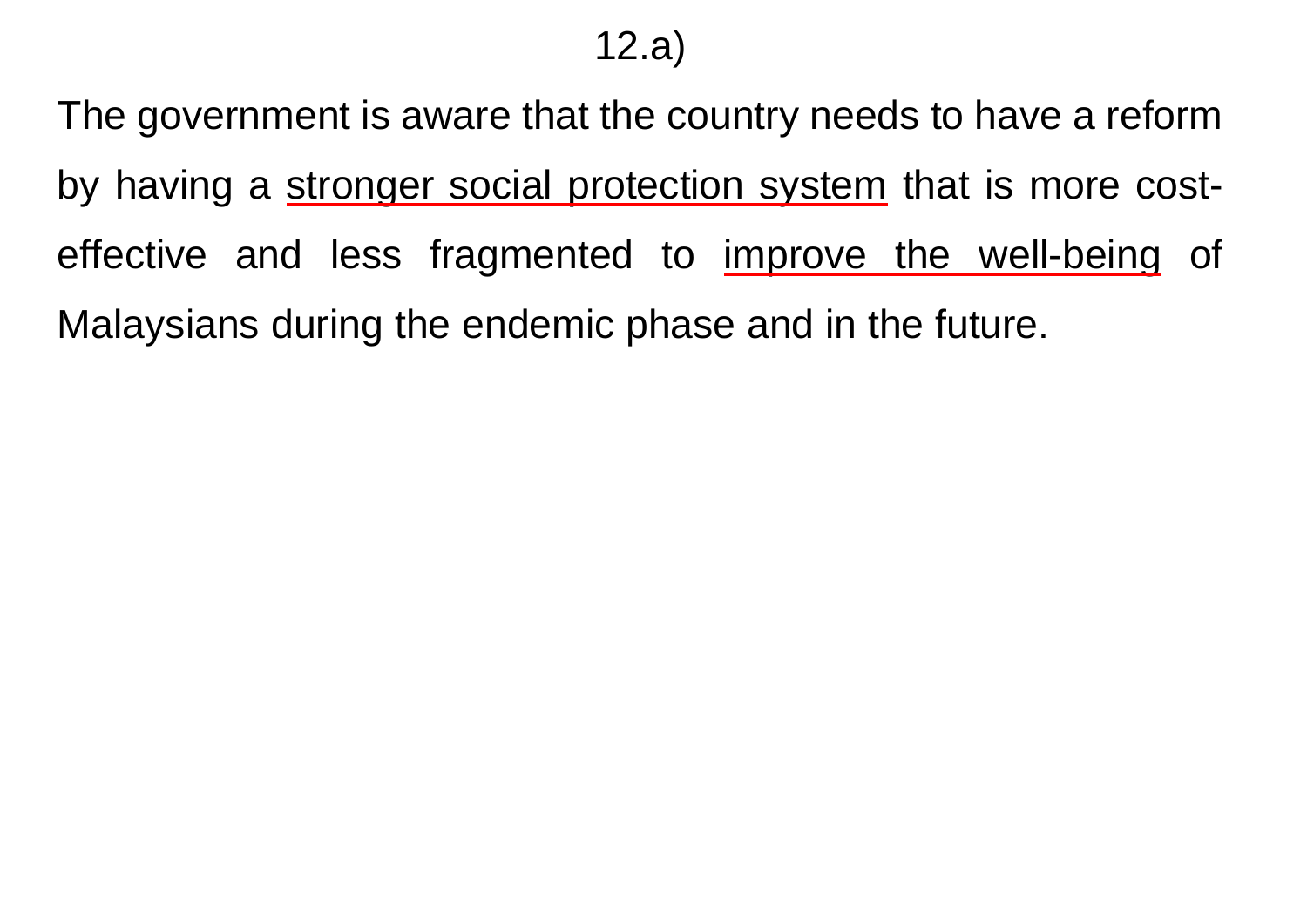Second, the government is also aware that the country needs to have a system of policies and programs that are aimed to guarantee the protection of the needy. This system should be agile to dynamic circumstances and should be fiscally sustainable. Such government policies and programs will ensure that the needy will be well-supported and protected.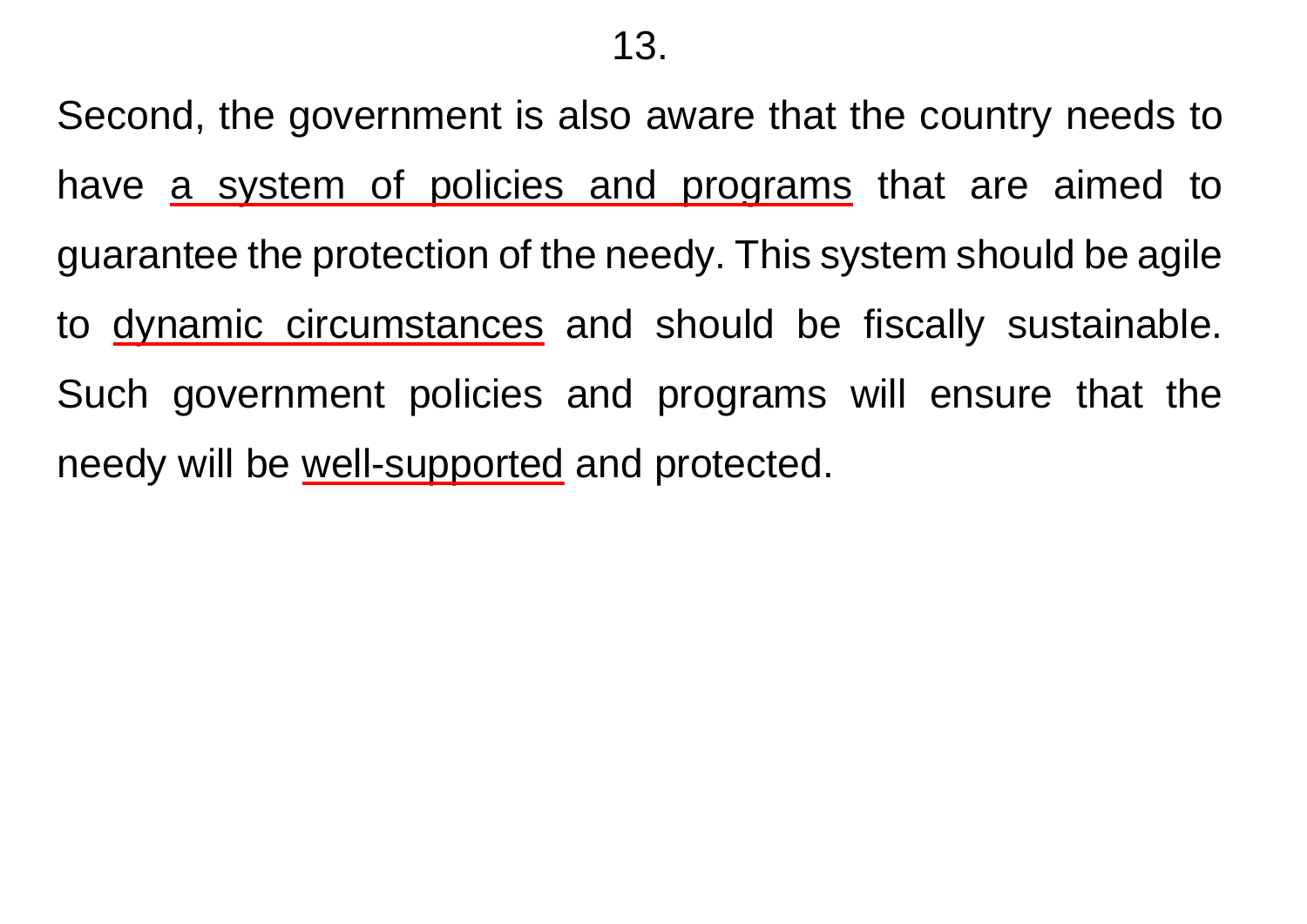Third, the government is aware that we need to boost our productivity growth. We have done relatively well compared to our neighboring countries but in term of productivity rate, we are behind.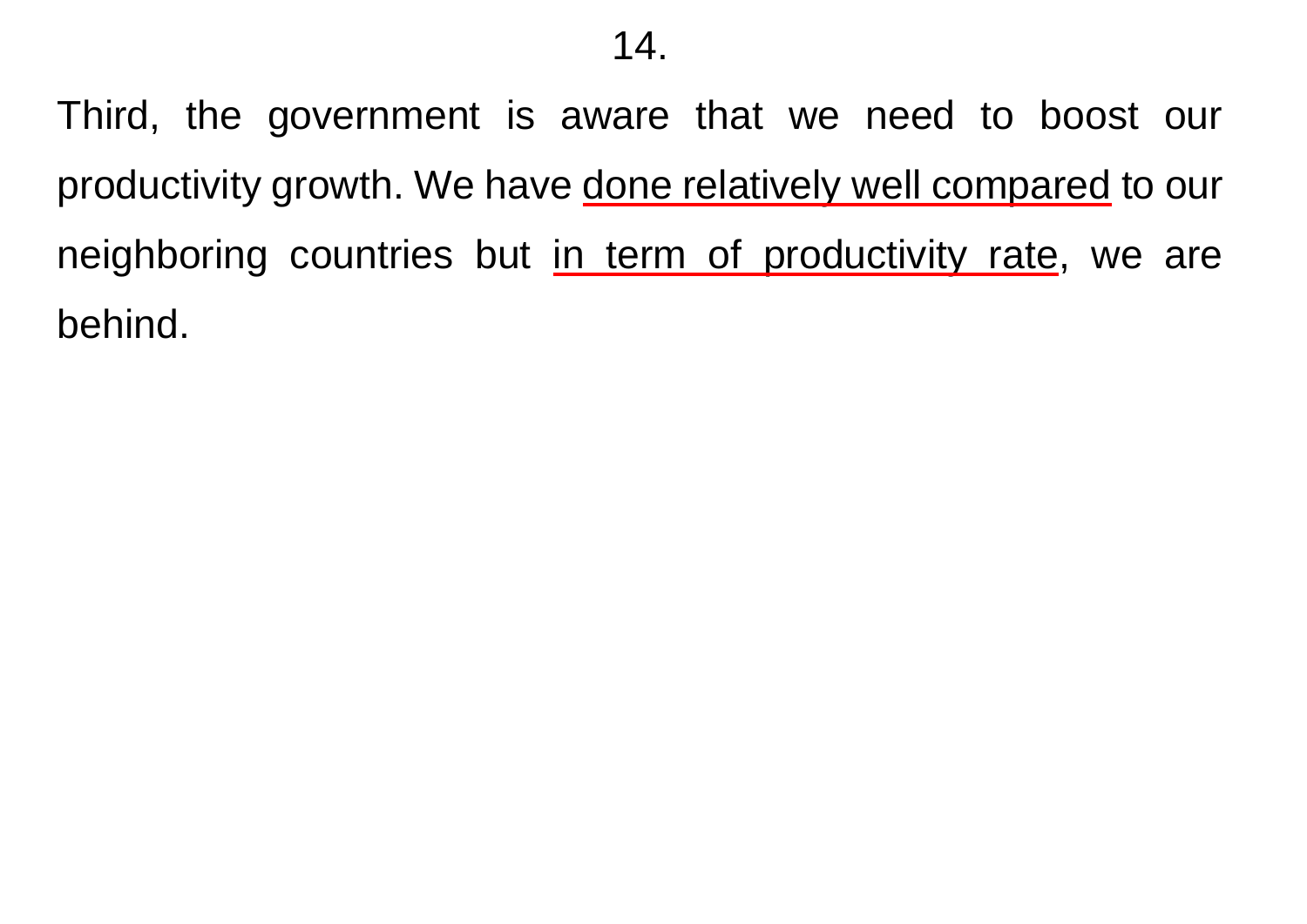14.a)

Besides, there are also significant differences in productivity level among firms in Malaysia. A pre-pandemic estimation from the World Bank has suggested that smaller firms generally fall behind significantly behind their larger counterparts. In addition, firms in the top 25% of the productivity distribution are nearly 12 times more productive than those in the bottom 25%.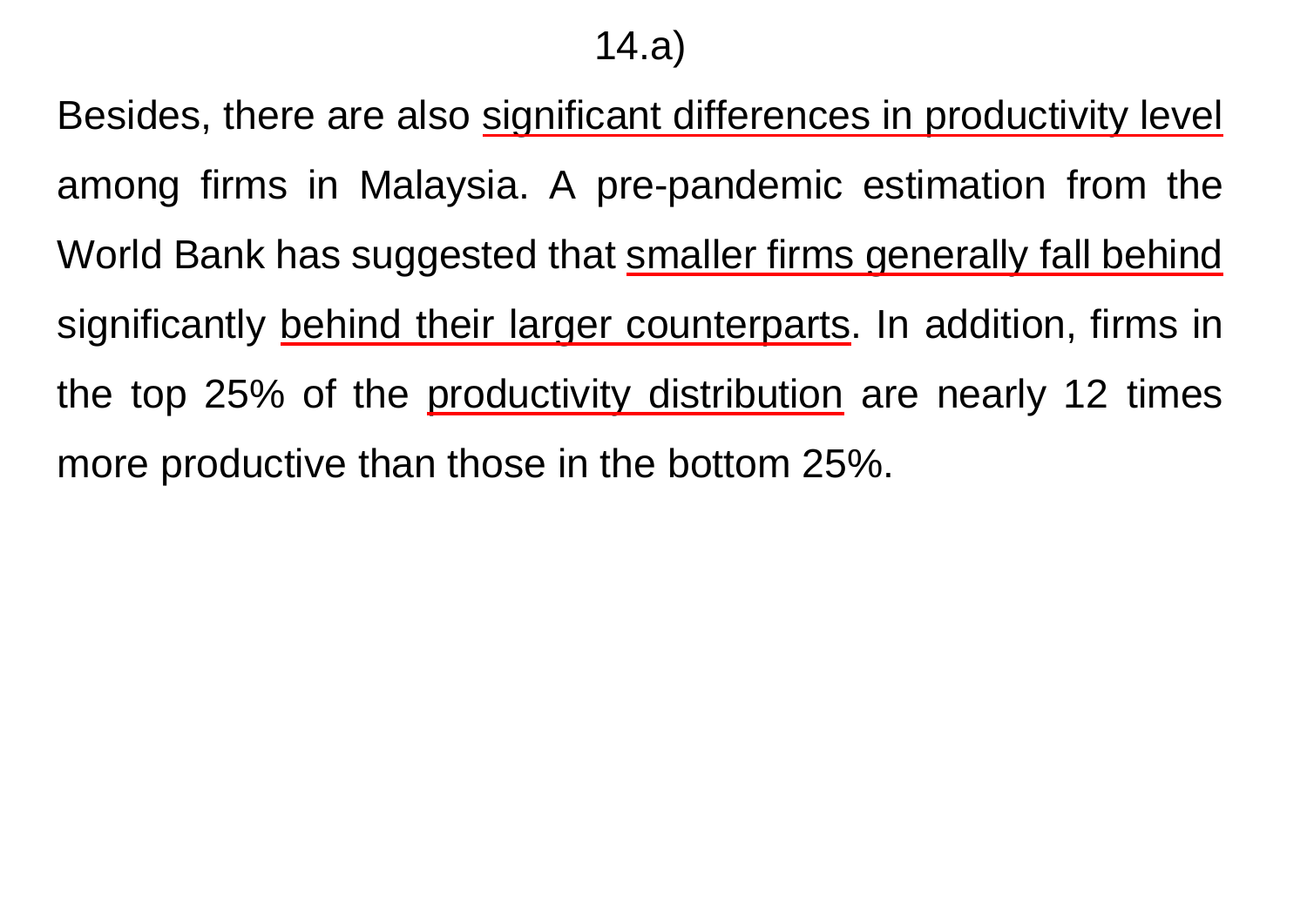Fourth, it is rather sad to know that the amount spent research and development (R&D) activities in Malaysia has decreased after experiencing steady increase until the year 2016. Gross public expenditure on R&D has dropped from 1.4% of GDP in 2016 to 1% of GDP in 2018.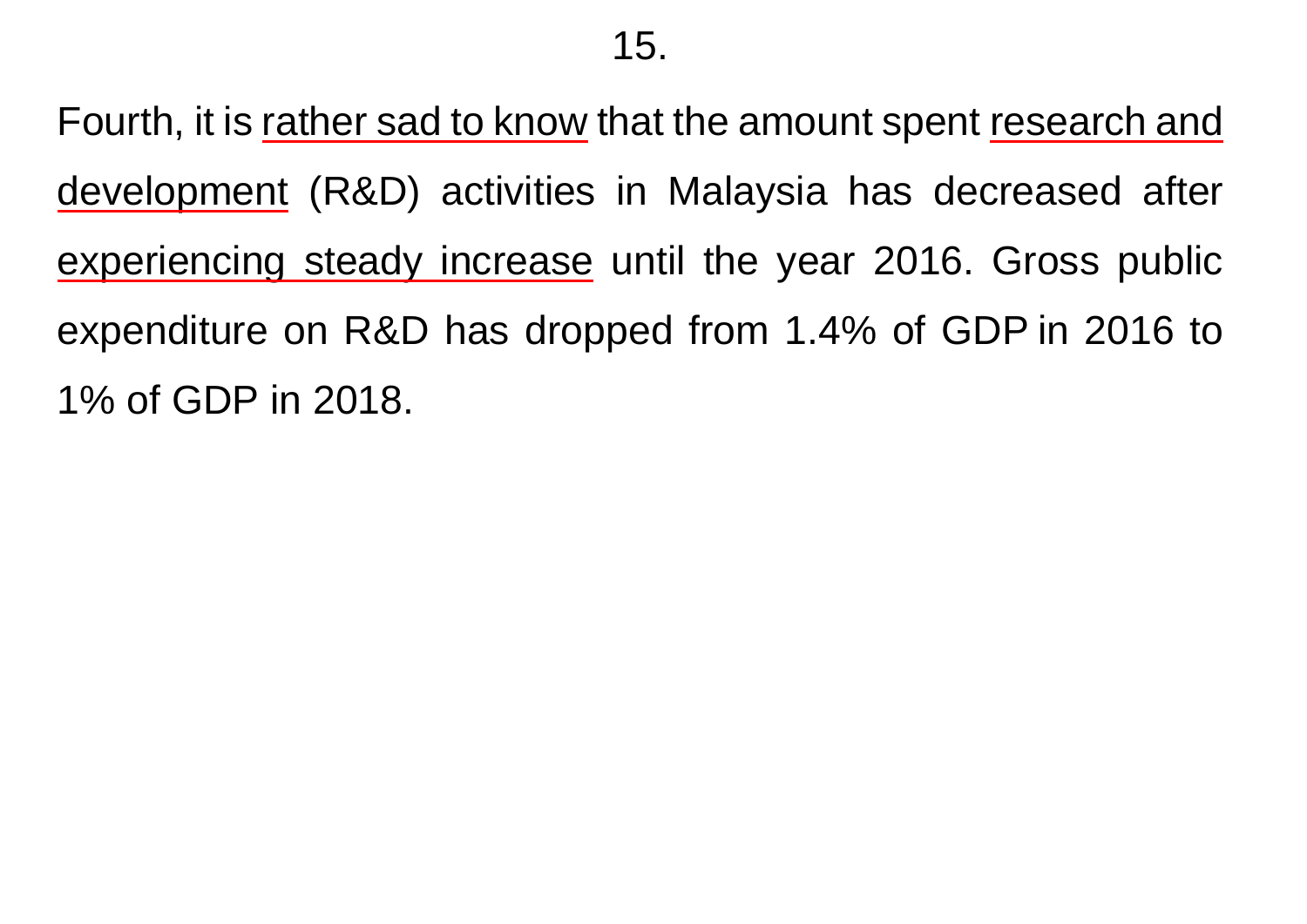# 15.a)

We realise that this did not meet our expected goal of 2% of GDP and the average of 2.6% of Organisation for (OECD). We also acknowledge that Malaysian firms are also less likely to spend on R&D compared to their regional peers.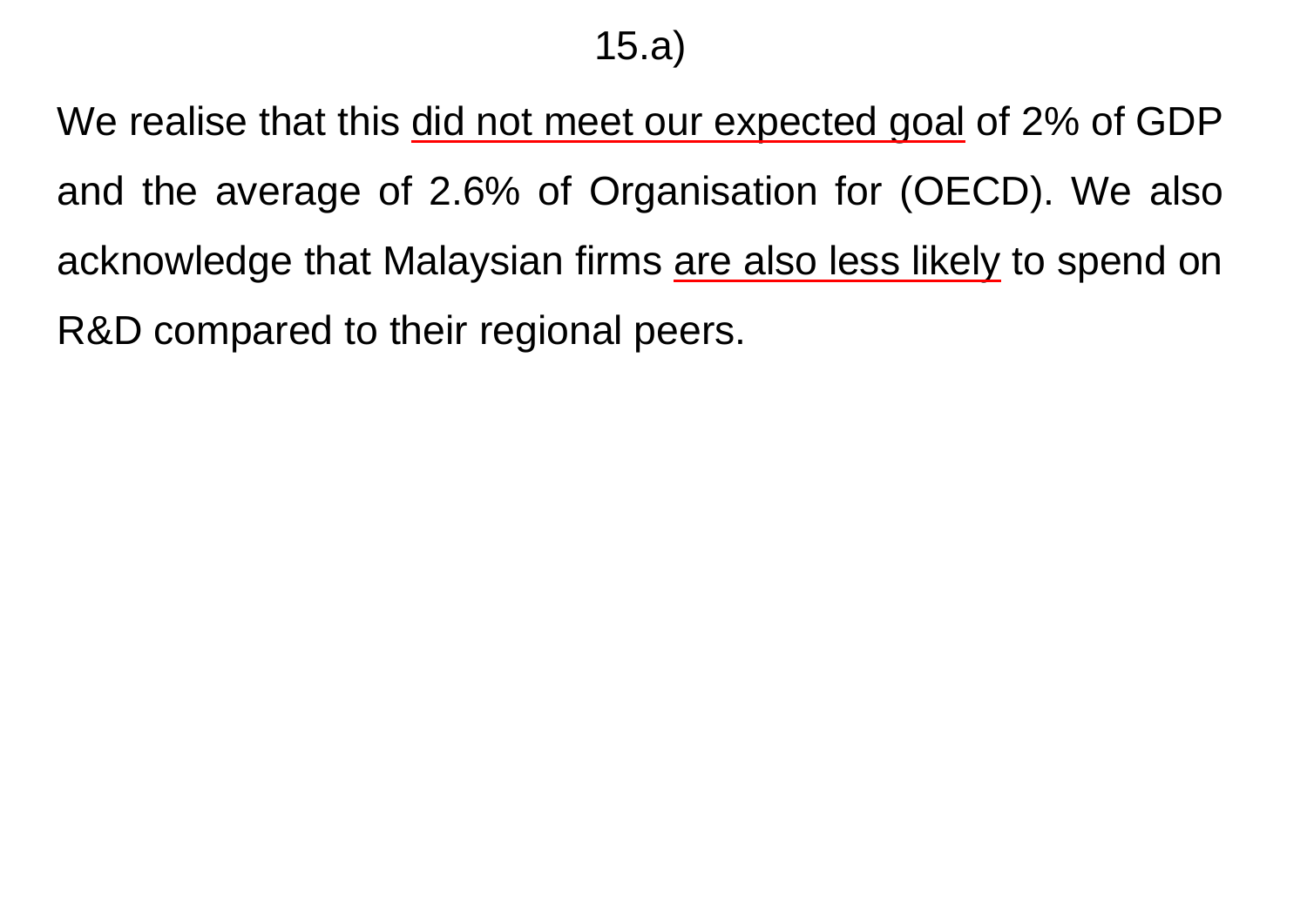Ladies and gentlemen,

No one is an island; the government needs the support from all quarters in implementing the plans and programs, in enhancing the nation's productivity. We have a dream to be a nation that is innovative, creative, resilient, and progressive in meeting the challenges that come from within and outside the country. I believe that strategic actions are needed, accelerate the needed structural transformation, and ensure the progress and well-being of the people sustainably.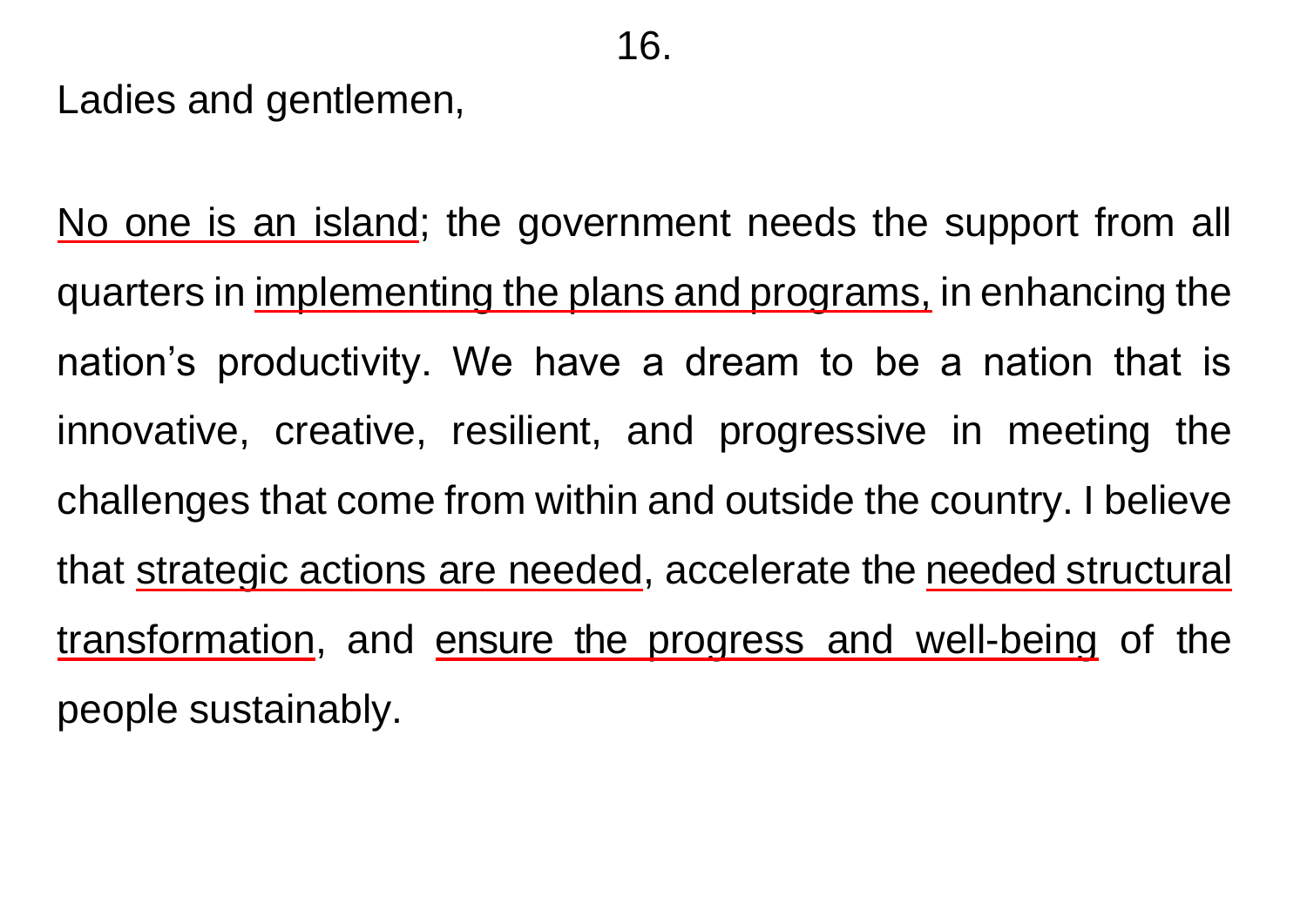Ladies and Gentlemen,

There are several strategic actions that we can take to accelerate the structural transformation. First, we must promote sectors that have comparative advantages and nurture key sectors like agriculture in which majority of the population is engaged in. Higher agricultural productivity would deliver triple dividends which are sustained food security, more productive human resource and more efficient use of land and water.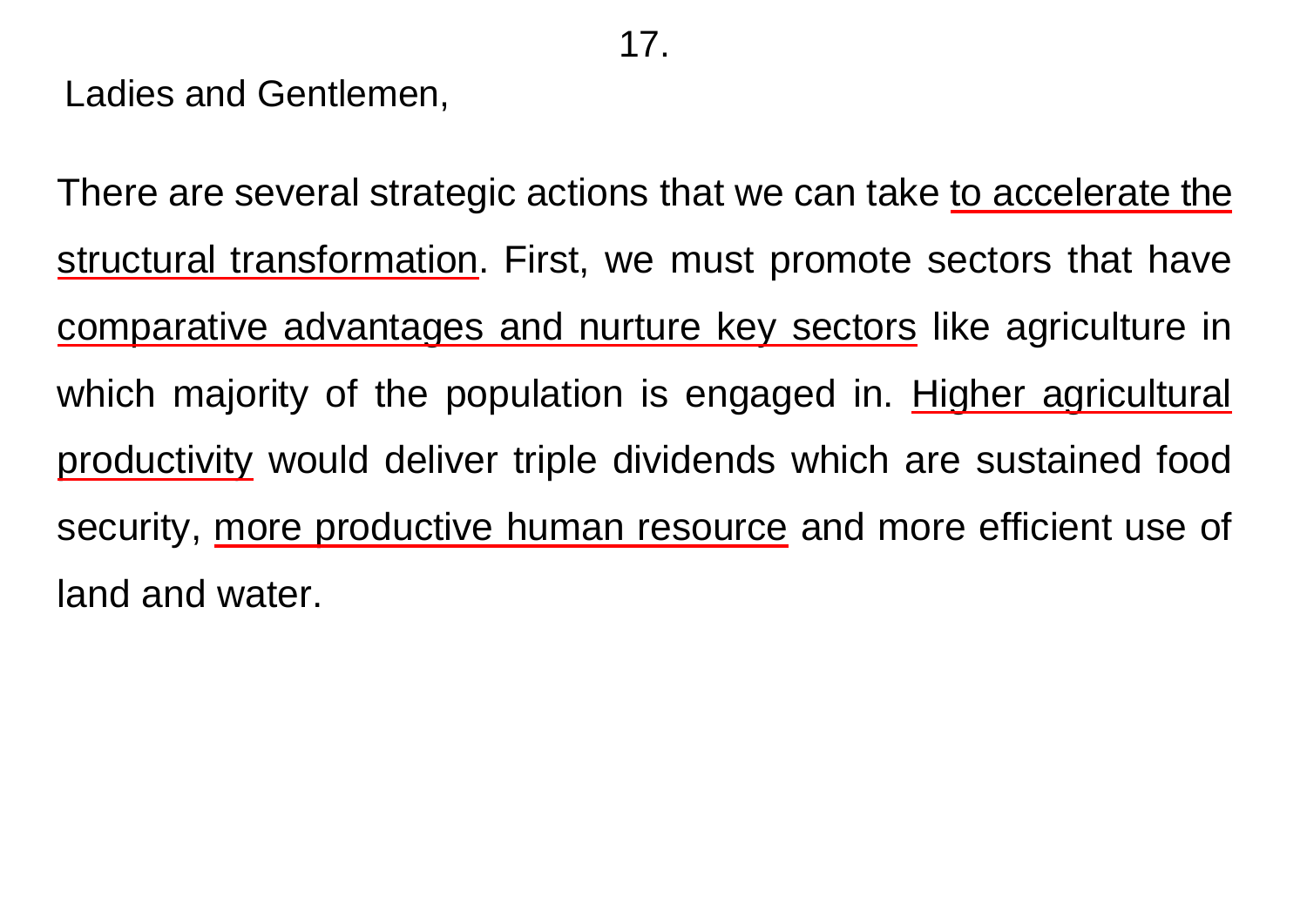17.a)

Agricultural transformation remains a catalytic driver of economic diversification, industrialisation and human progress through its impact on household incomes, employment and well-being of the communities.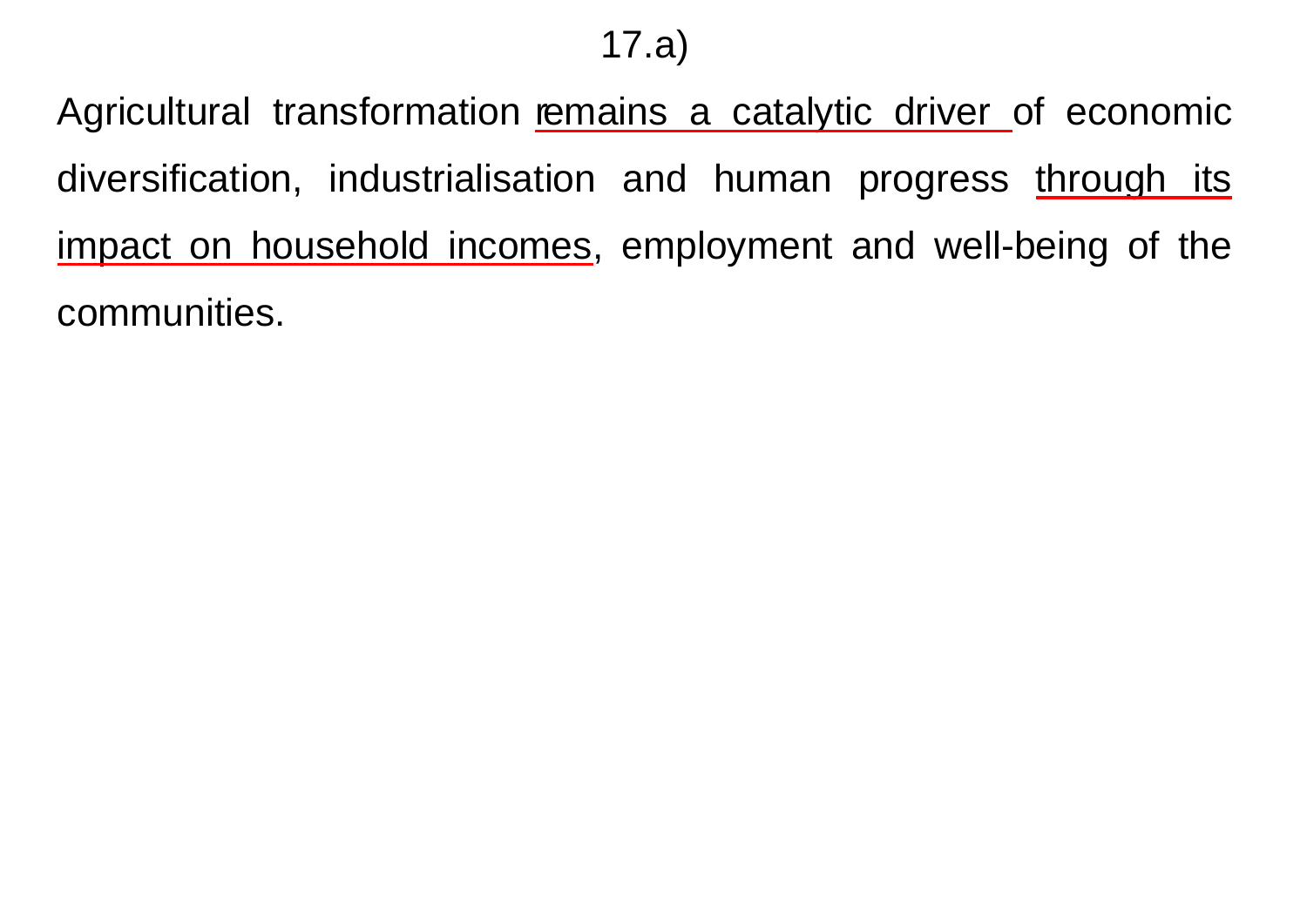Second, we must implement integrated strategies and broad partnerships to strengthen institutions, address regulatory barriers and ensure adequate protection for investors and workers. This would reduce macroeconomic and political instability, promote a competitive environment for the local industries, increase domestic and external investment and establish access to long term financing.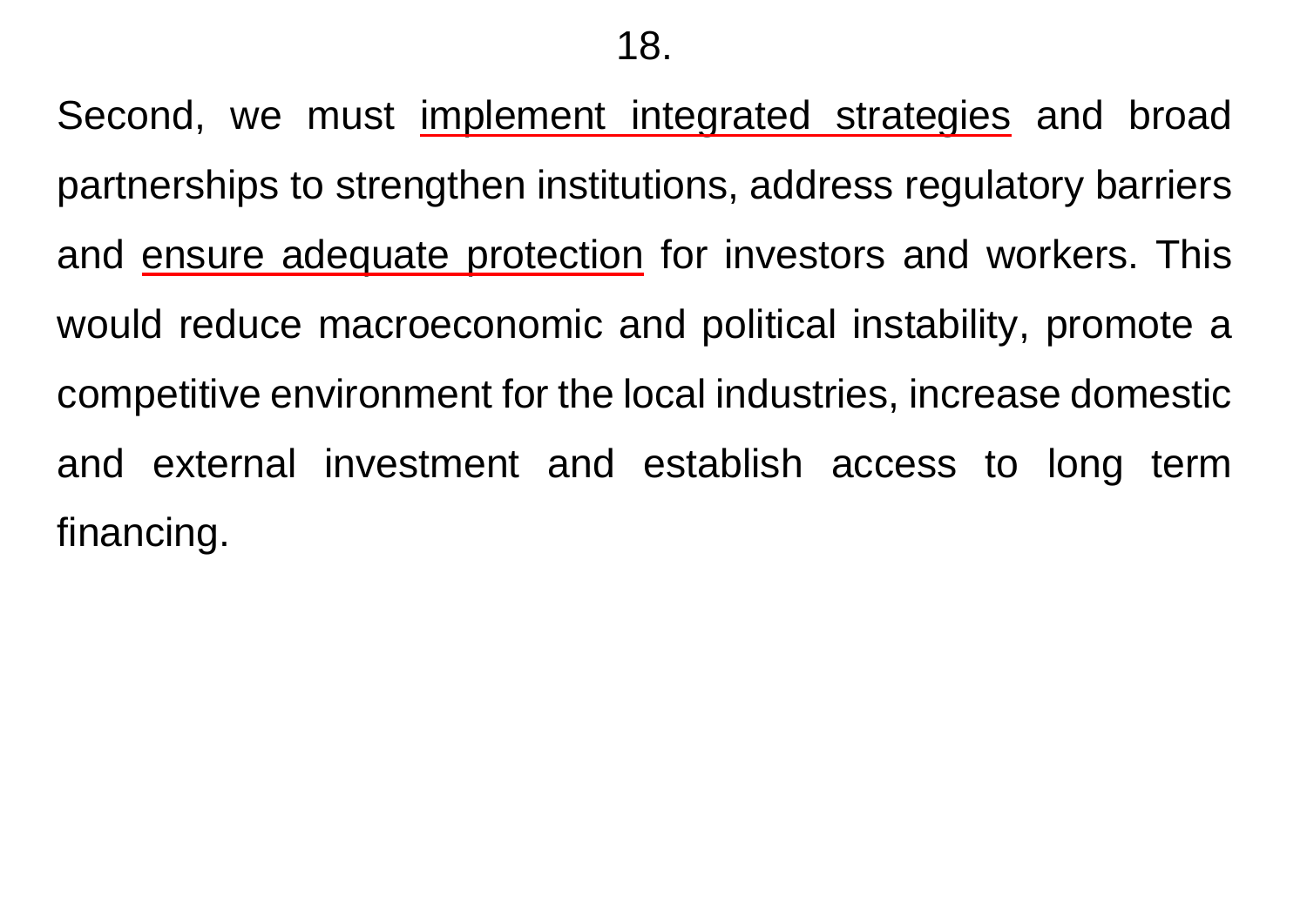Third, priorities must be given to social and economy infrastructure that includes social security in developing a more inclusive and sustainable future. The cash assistance and the fuel subsidy programmes will be enhanced through more effective distribution mechanisms, moving away from blanket subsidies to more focused subsidies. This would ensure that the targeted groups of the needy would not be deprived of their rights.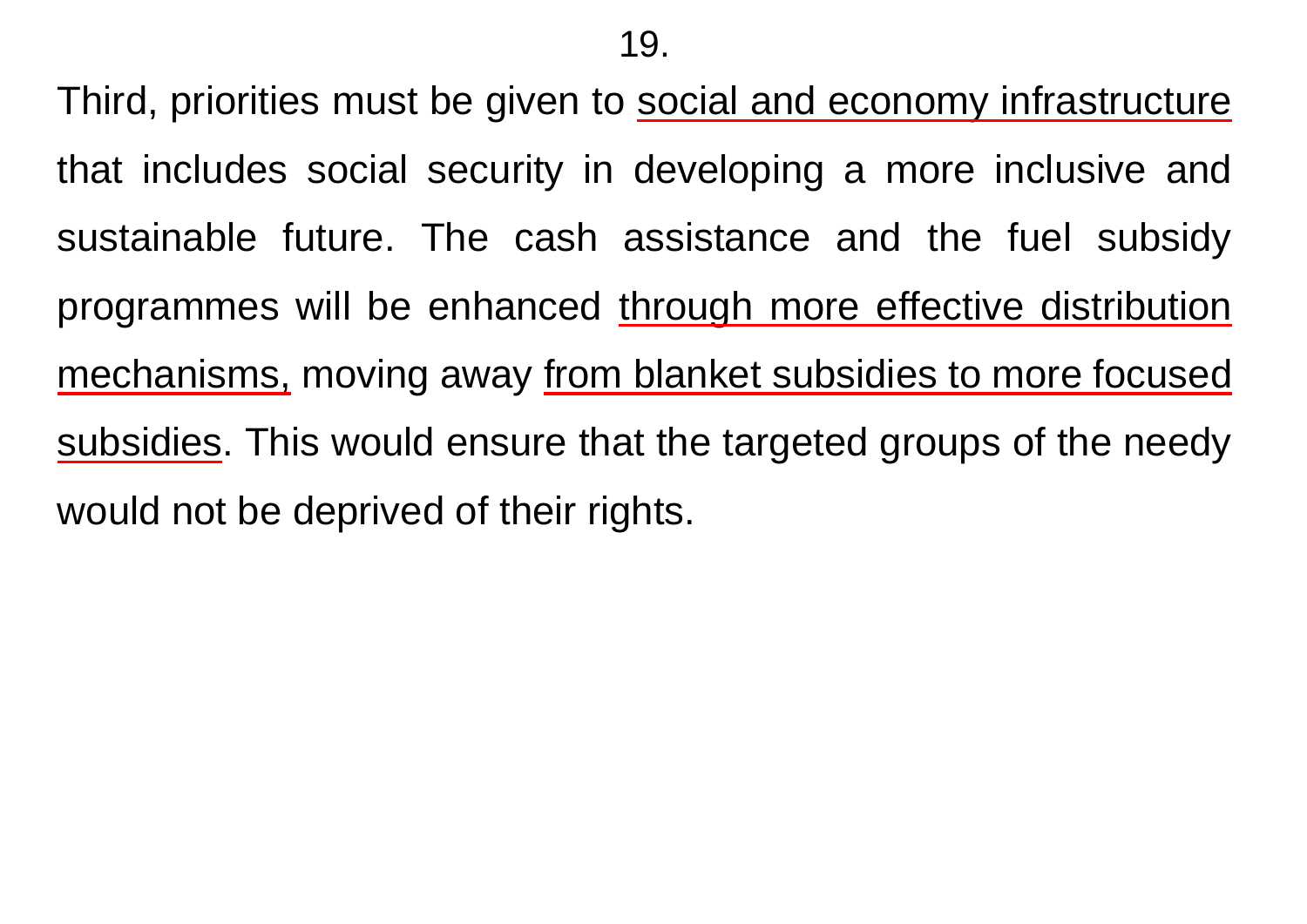By doing this, the government can provide the optimum social security for the vulnerable groups. When the needs of these groups are fulfilled by the government, then resilience to economy, social, politics and environment challenges will be strengthened among them.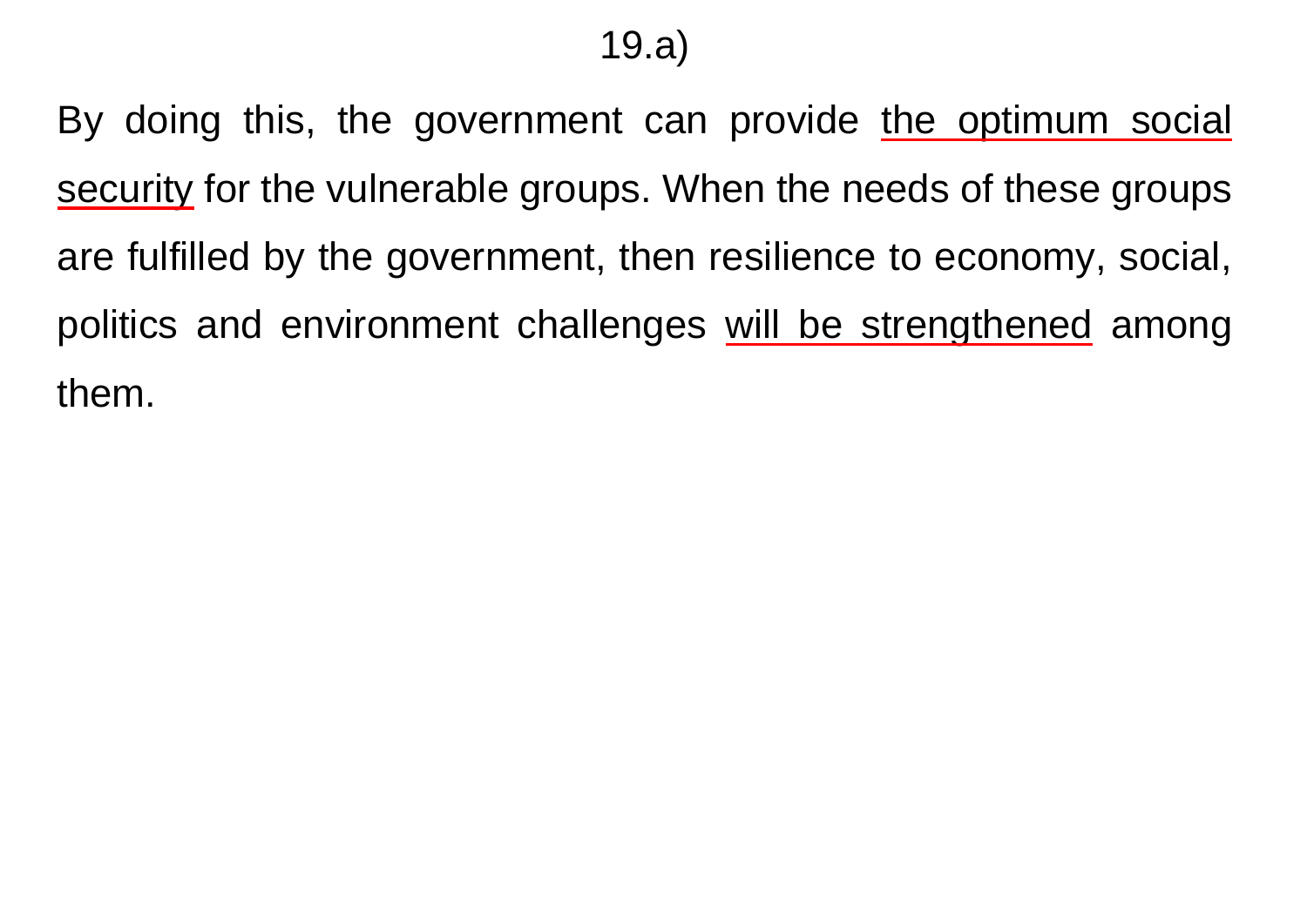Fourth, we must continue to equip our workforce, particularly the younger generation with appropriate and up-to-date skills and knowledge through quality TVET, entrepreneurial development and upskilling education programmes. The rural youth and young talents who are out of school will be supported with integrated business incubation and innovative entrepreneurs' programmes. This is to ensure that no one is left behind in optimising their economic potential and reaping benefits from the economic growth.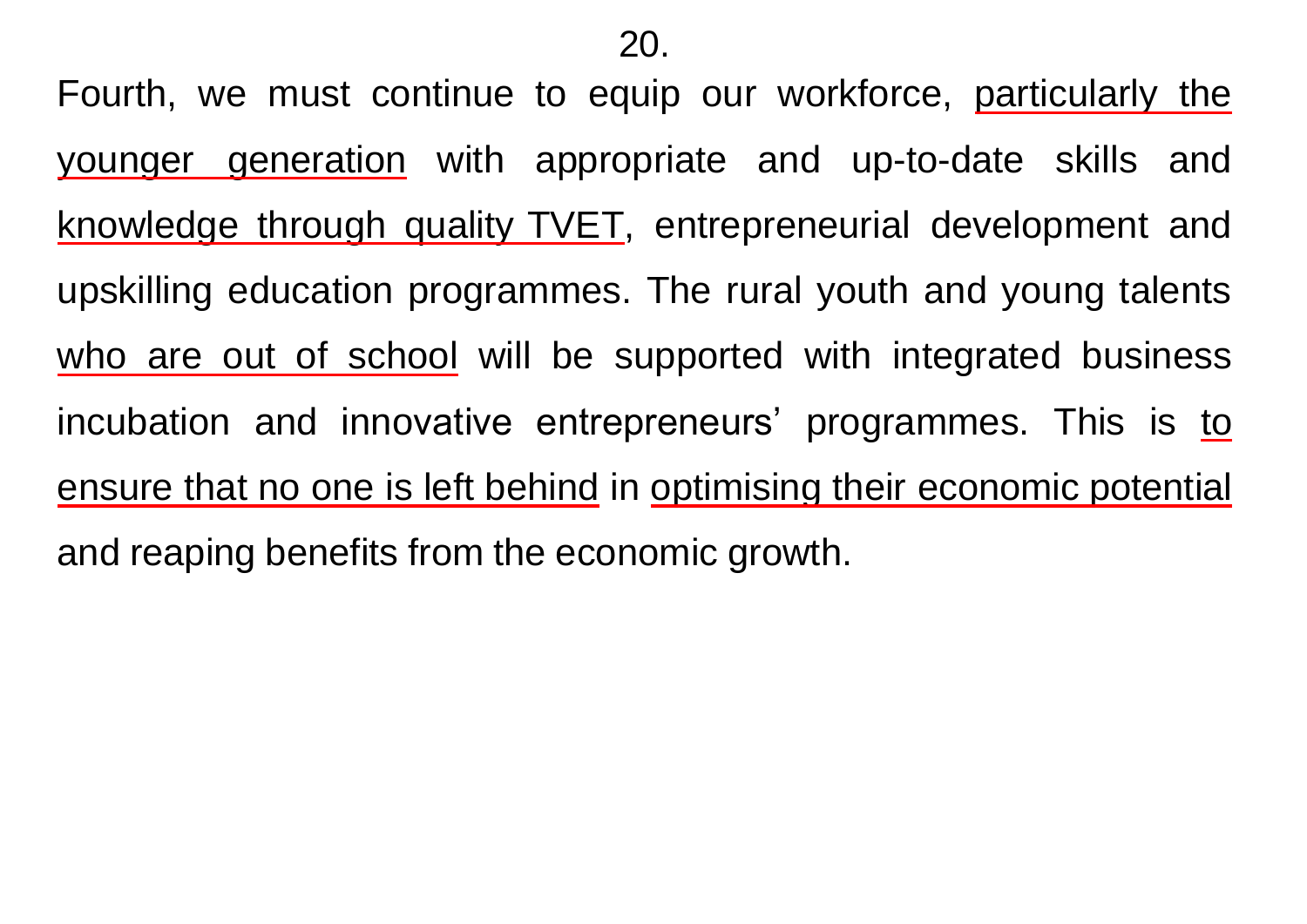20.a)

The delivery systems of education and training will also be reviewed and improved regularly in line with the current digitalisation and 4<sup>th</sup> Industrial Revolution (IR) to produce future-ready talents who are agile, multi-skilled and competitive to meet the changing landscape of the employment world.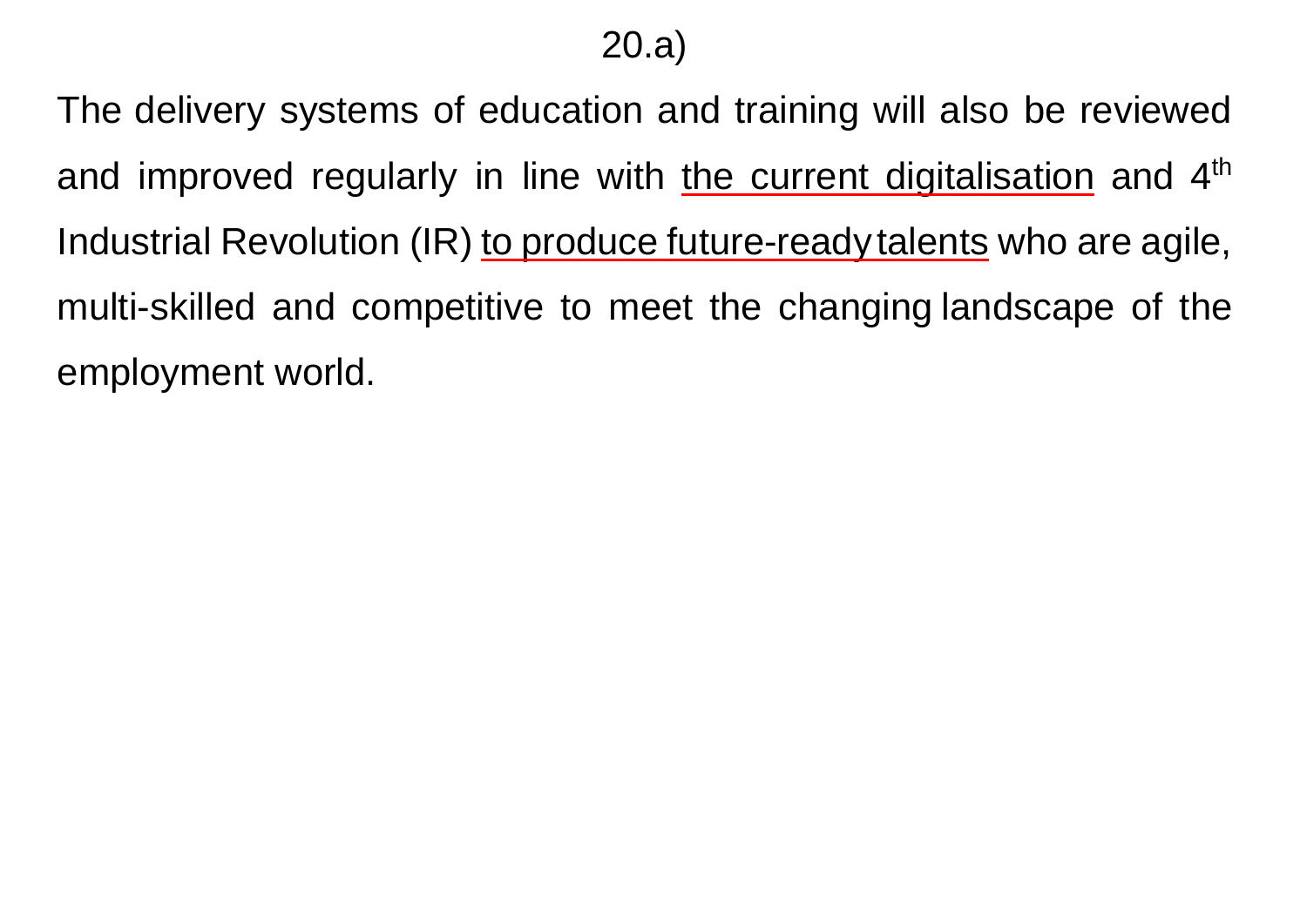To fill the labour supply-demand gap in the market, strategies to expedite automation and high-value added in production activities must be reinforced in supporting the creation of more high-paying jobs. The hiring of migrant workers particularly the low-skilled must be based on the actual needs of the economic sectors. This is to reduce the country's reliance on foreign workers.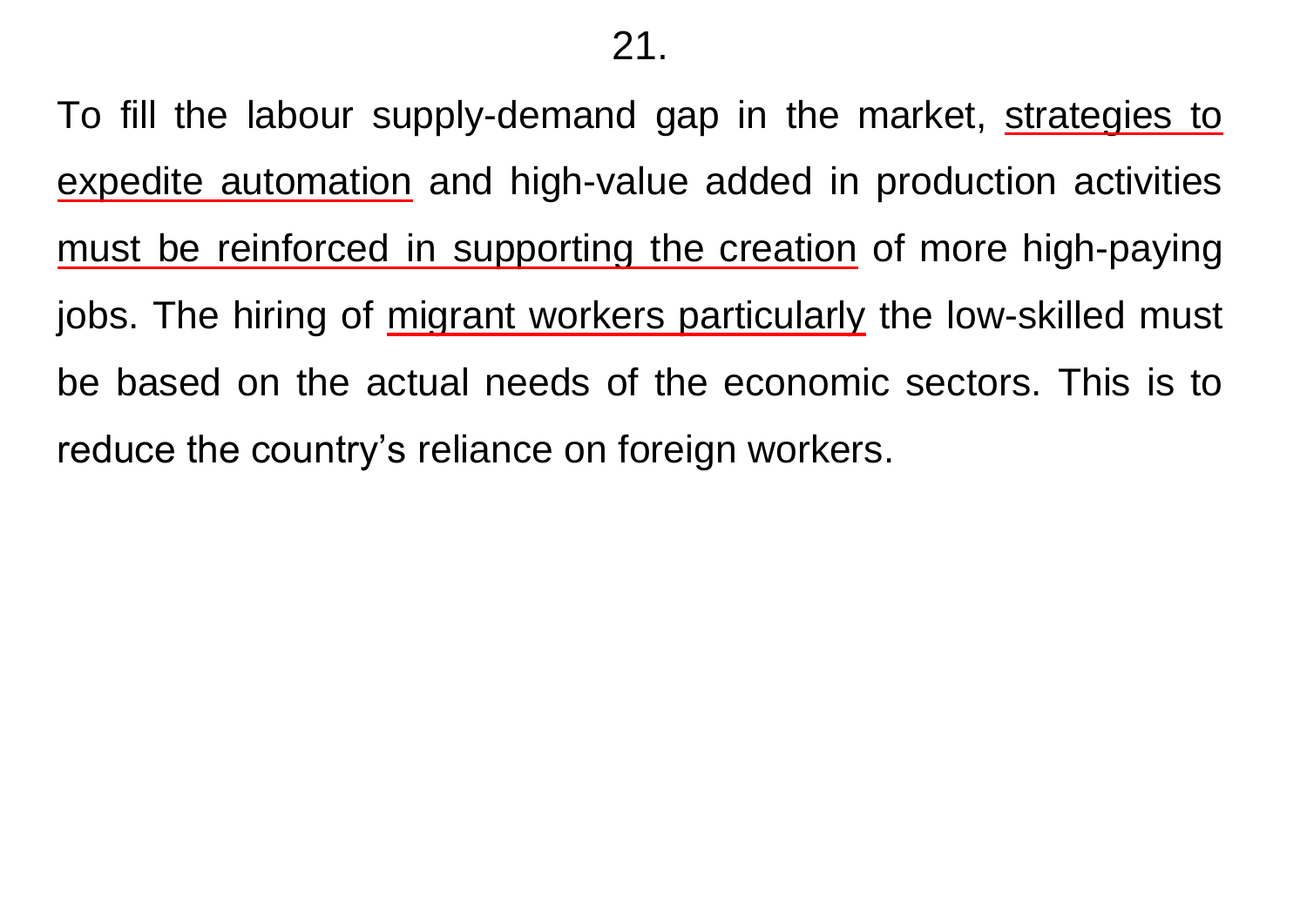21.a)

Hence, industries are encouraged to exercise patriotism in employment in which priority and opportunities must be given to our local talents to fill up the job vacancies.Employers are also urged to offer decent wages to workers to attract more local talents in taking up the less popular jobs or better known as 3D jobs.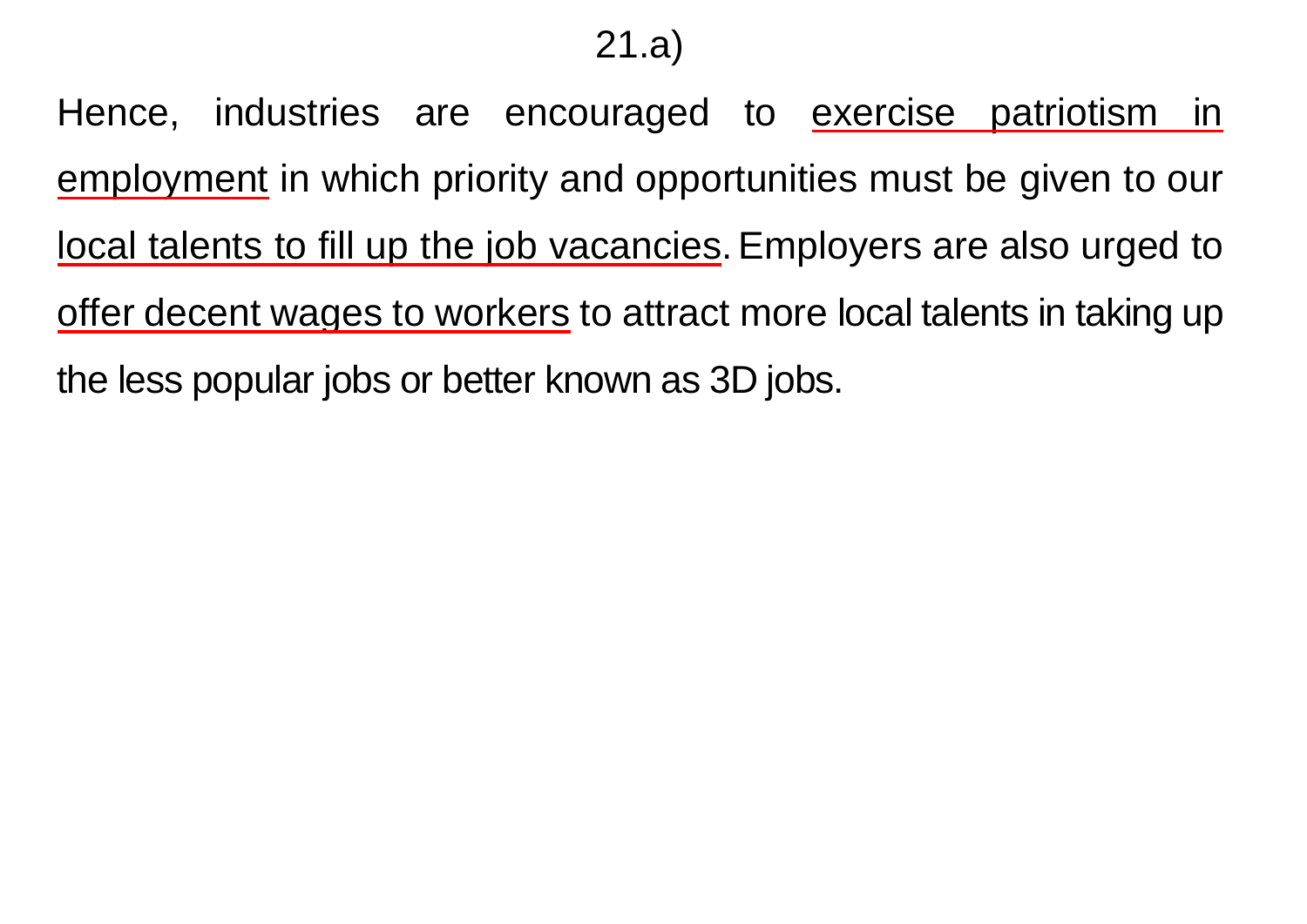Finally, we must increase inclusivity by including and empowering the most vulnerable like people with different abilities, and young rural and ghetto communities. The hiring of the vulnerable groups and certain gender is relatively low in some jobs. Hence, we are losing in term of productivity because of the absence of these people in the workforce.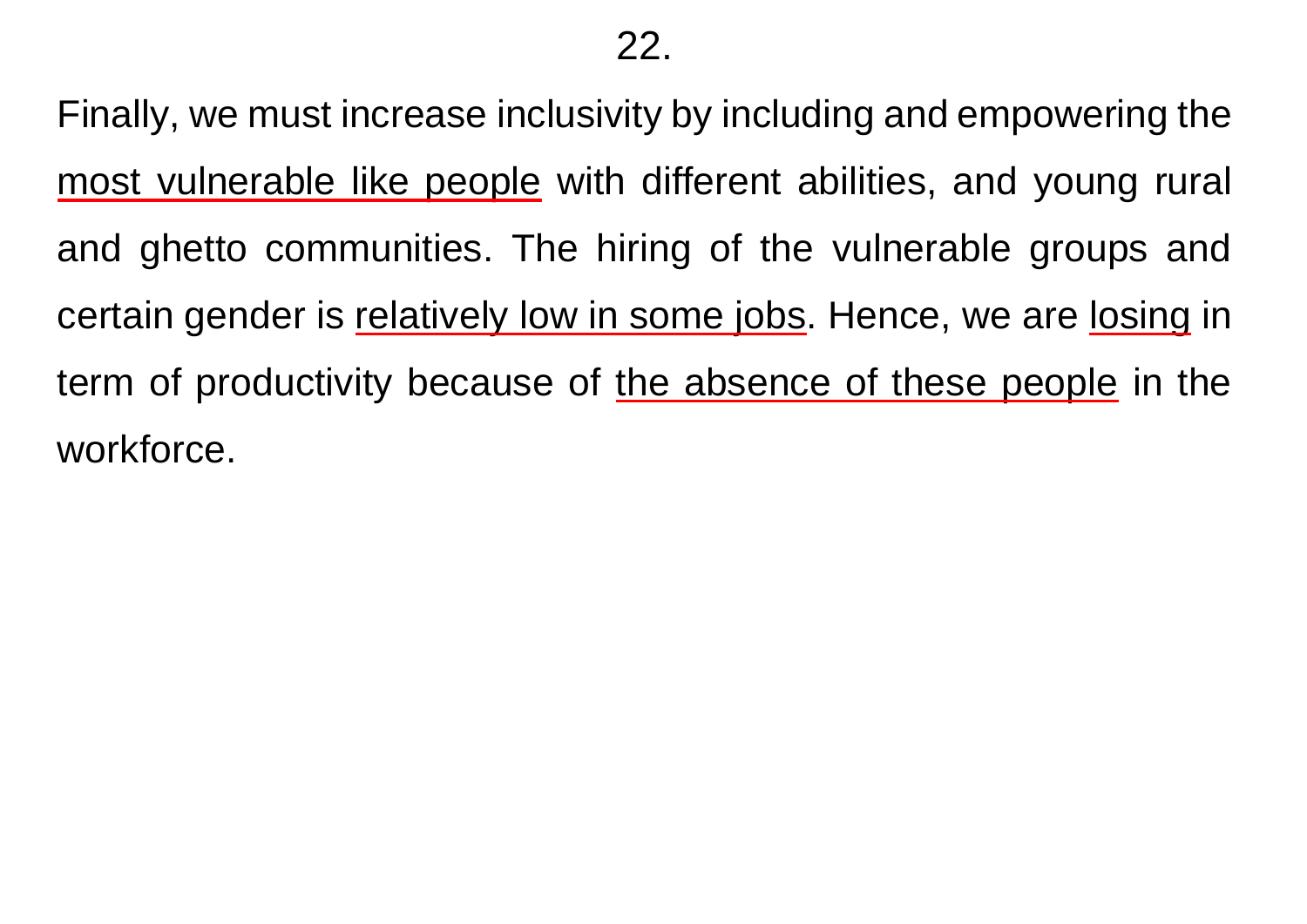### 22.a)

The government then, should further reinforce policies to reduce the economic and social gaps within the nation, accelerate equality and enrich women empowerment through investing in women's enterprises and engaging the public and private sectors in breaking the glass ceiling.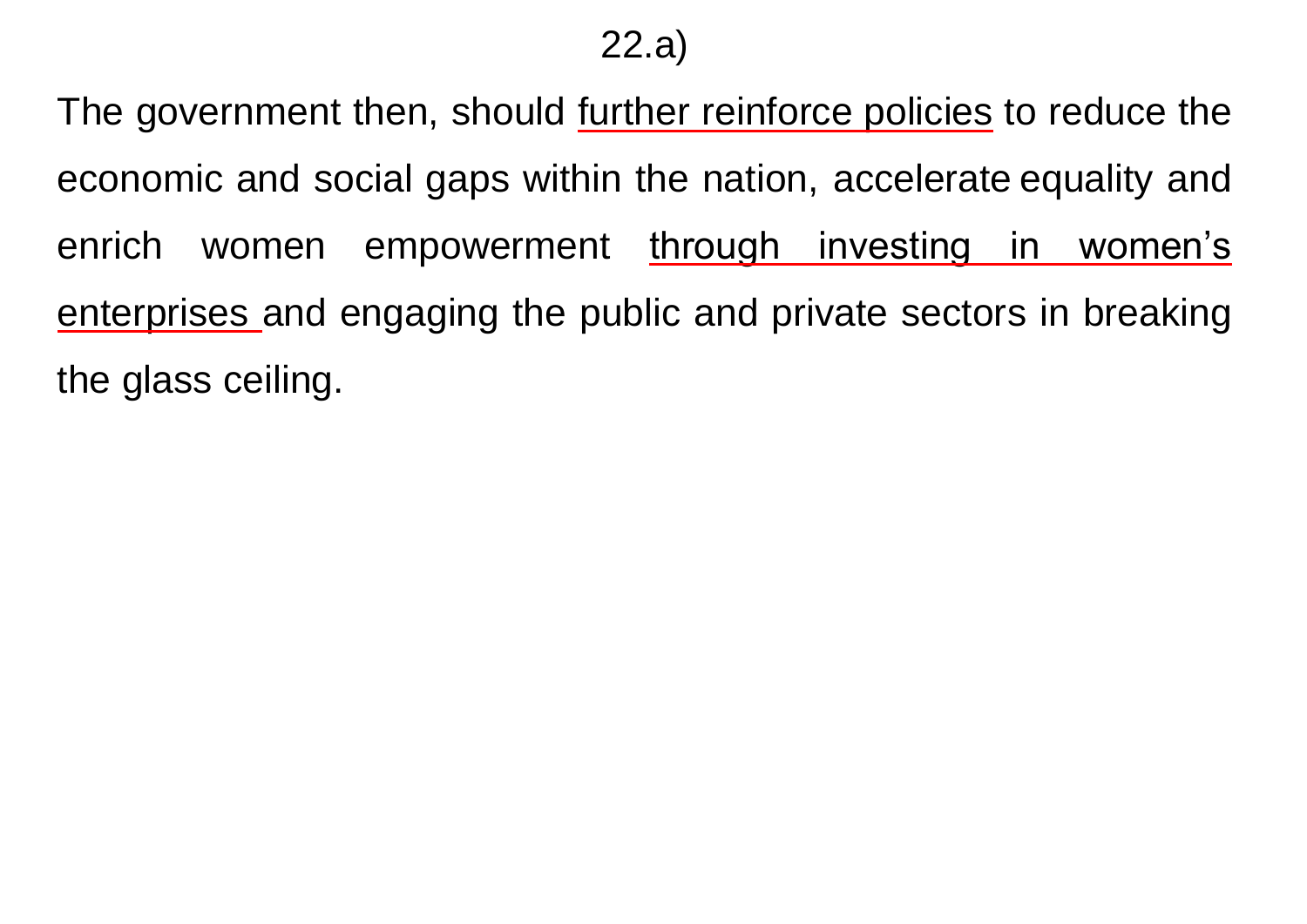In ensuring a more balanced regional development, the government will continue to attract high quality investment in all economic corridors. Rural areas will be developed as a growth catalyst. Therefore, emphasis will be given to improve the business ecosystem and upgrade infrastructure in the less developed regions or states.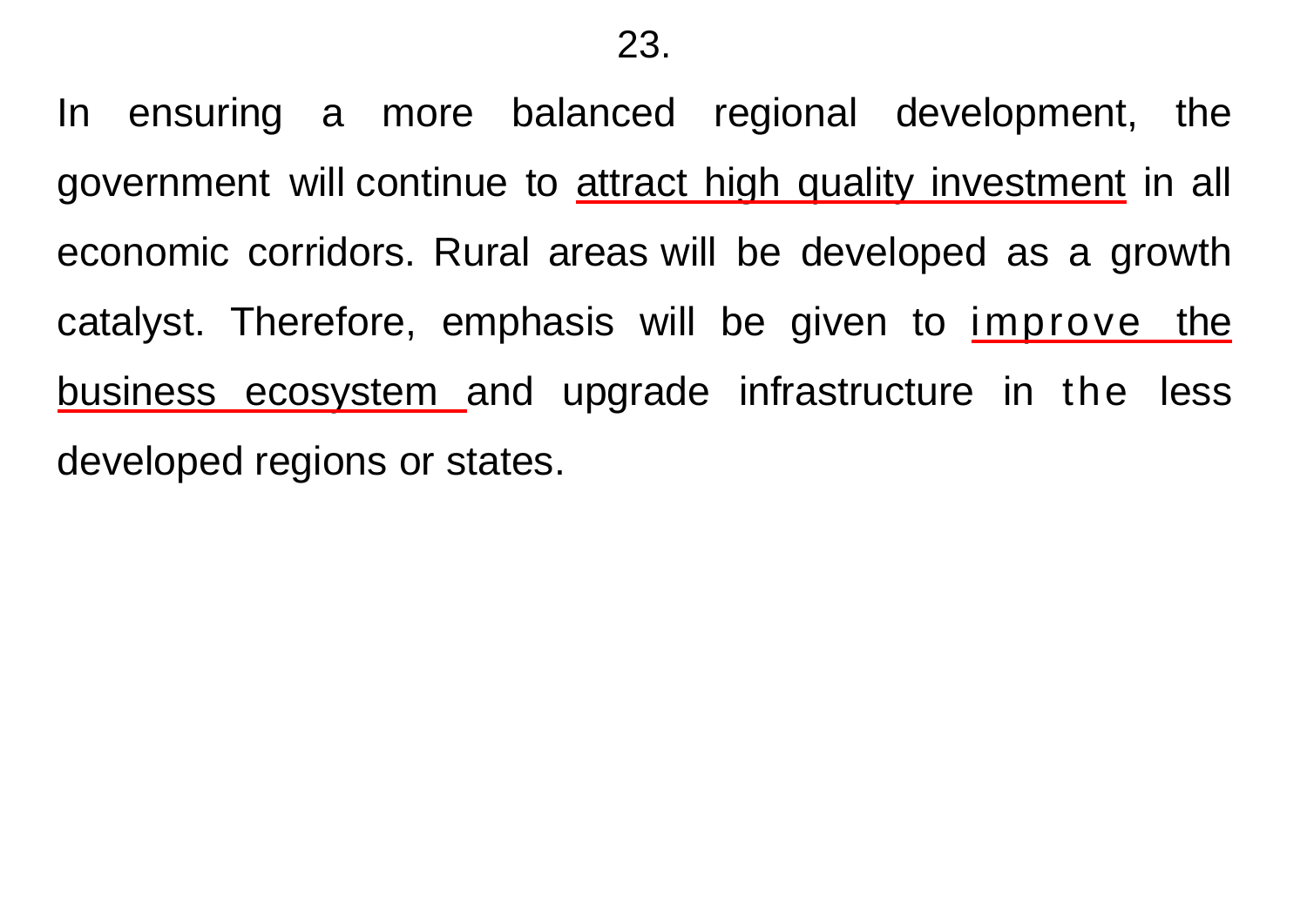Ladies and Gentlemen,

Focusing on the recovery agenda, the government will continue to strengthen and implement fiscal reforms to achieve fiscal sustainability through several tax measures. In the last budget, the tax reform initiatives that were proposed focused on base broadening measures like review on broad-based incentives reliefs and deductions. Among the tax revenue strategies to increase fiscal space include initiative on green tax, digital economy, subsidy rationalization and review on the sustainable consumption tax.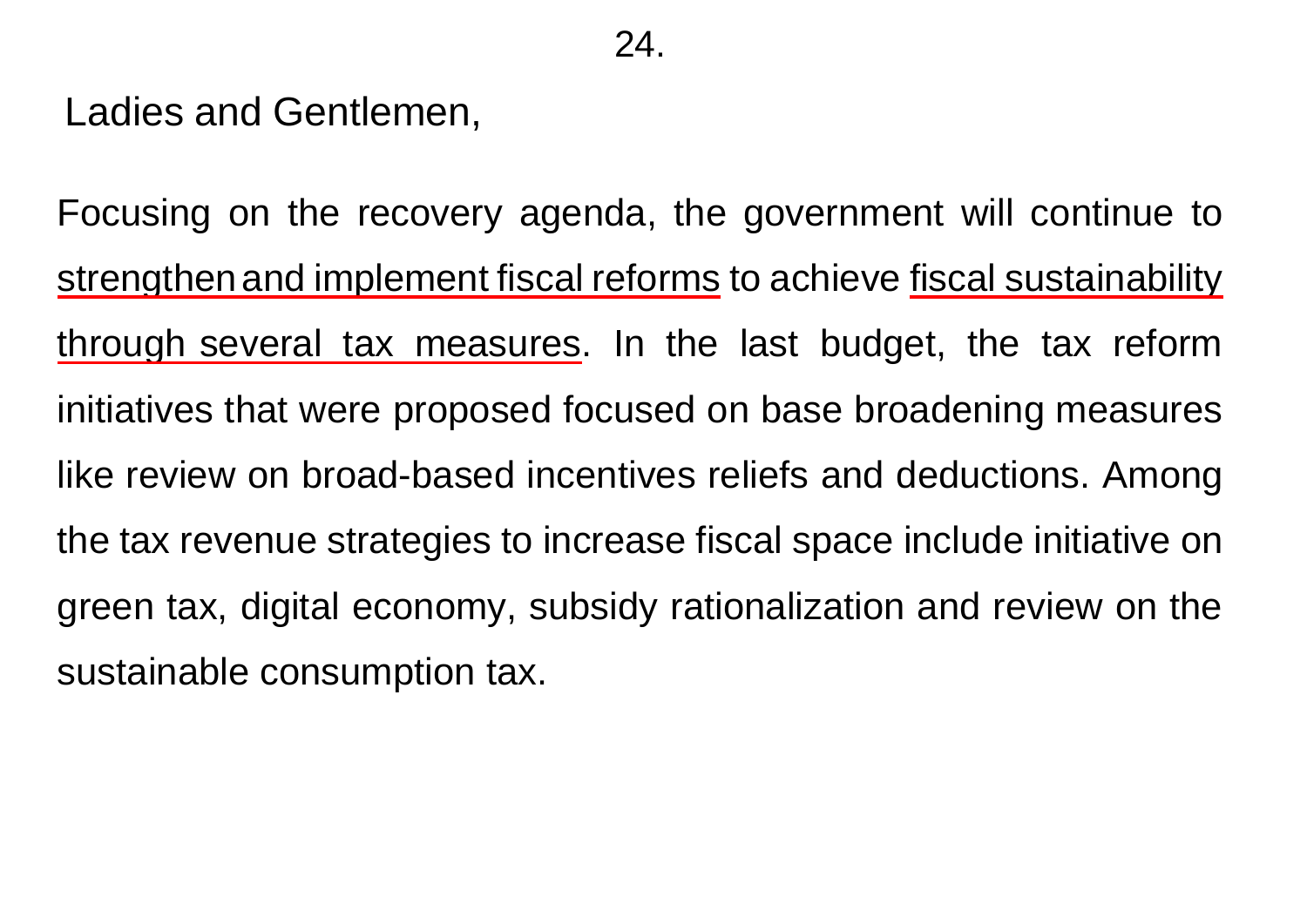In addition, Malaysia is actively participating in various international tax collaboration platforms to ensure our tax system responds well to the international practices while considering the needs of the country.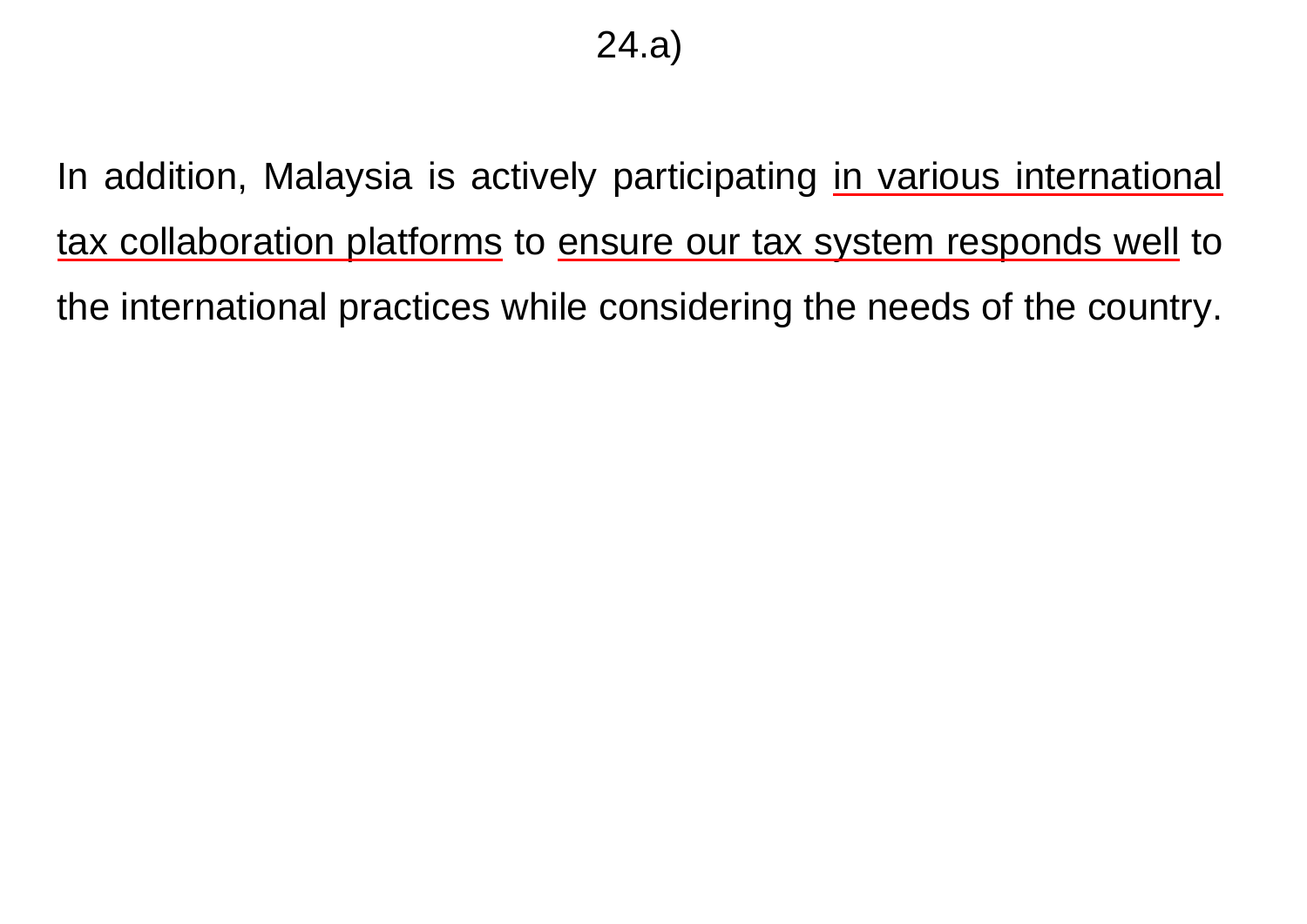Looking ahead, now is the time to have structural reforms to drive Malaysia to the next level of her development journey. We must take any crisis as an opportunity to narrow the key gaps in the policy framework that are holding the country back from achieving her full potential. Furthermore, these gaps are more costly during a crisis while we move toward to reach a high-income status in the coming years.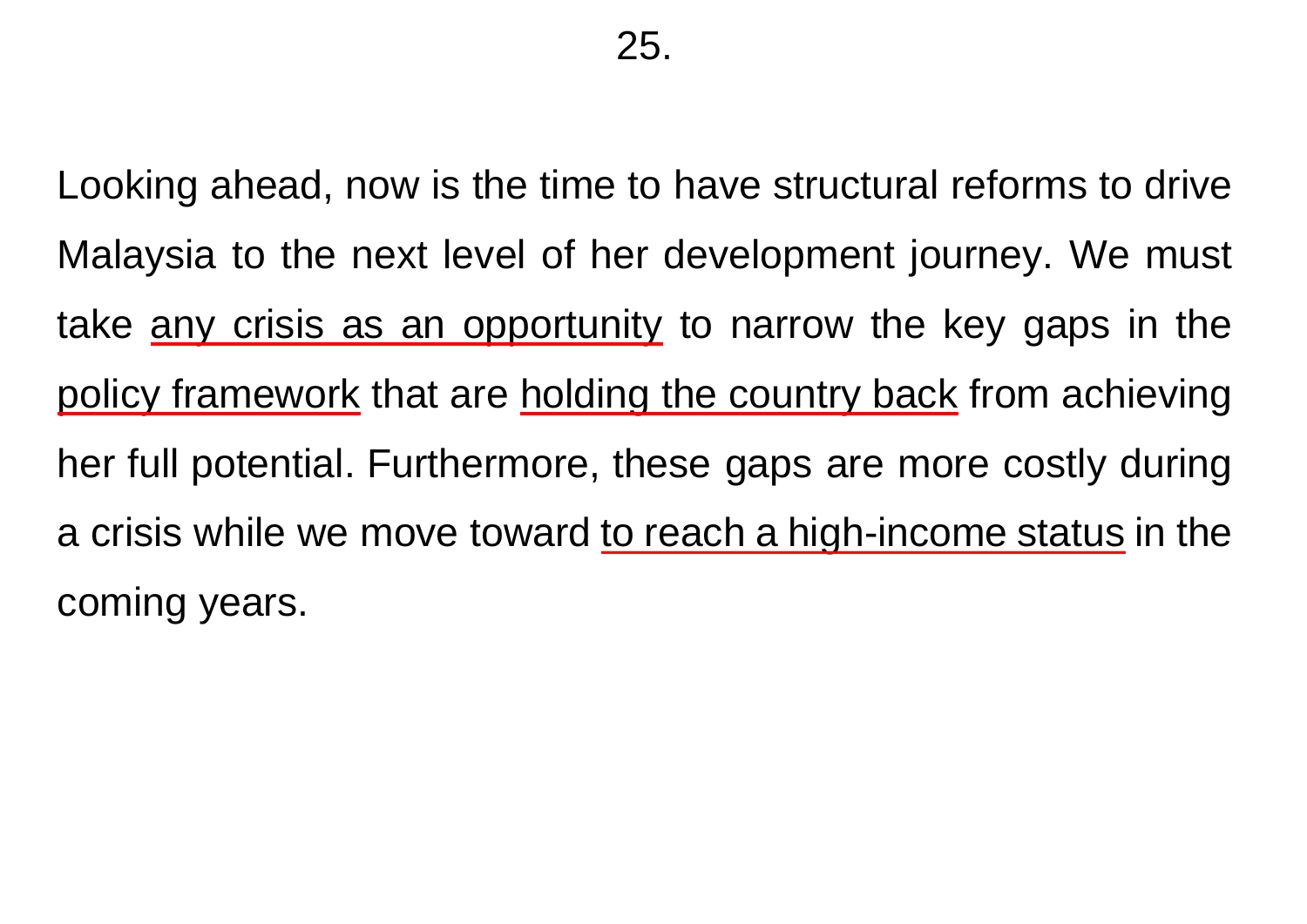We need to cautiously design and implement policies that boost the female labour participation, improve the quality of human capital, enhance competitiveness among workforce, create quality jobs, and modernise institutions. With financial inclusion being explicitly recognised in 8 out of the 17 Sustainable Development Goals, the advancement of financial inclusion is important to promote more inclusive economic growth and ensure the wellbeing of Malaysians.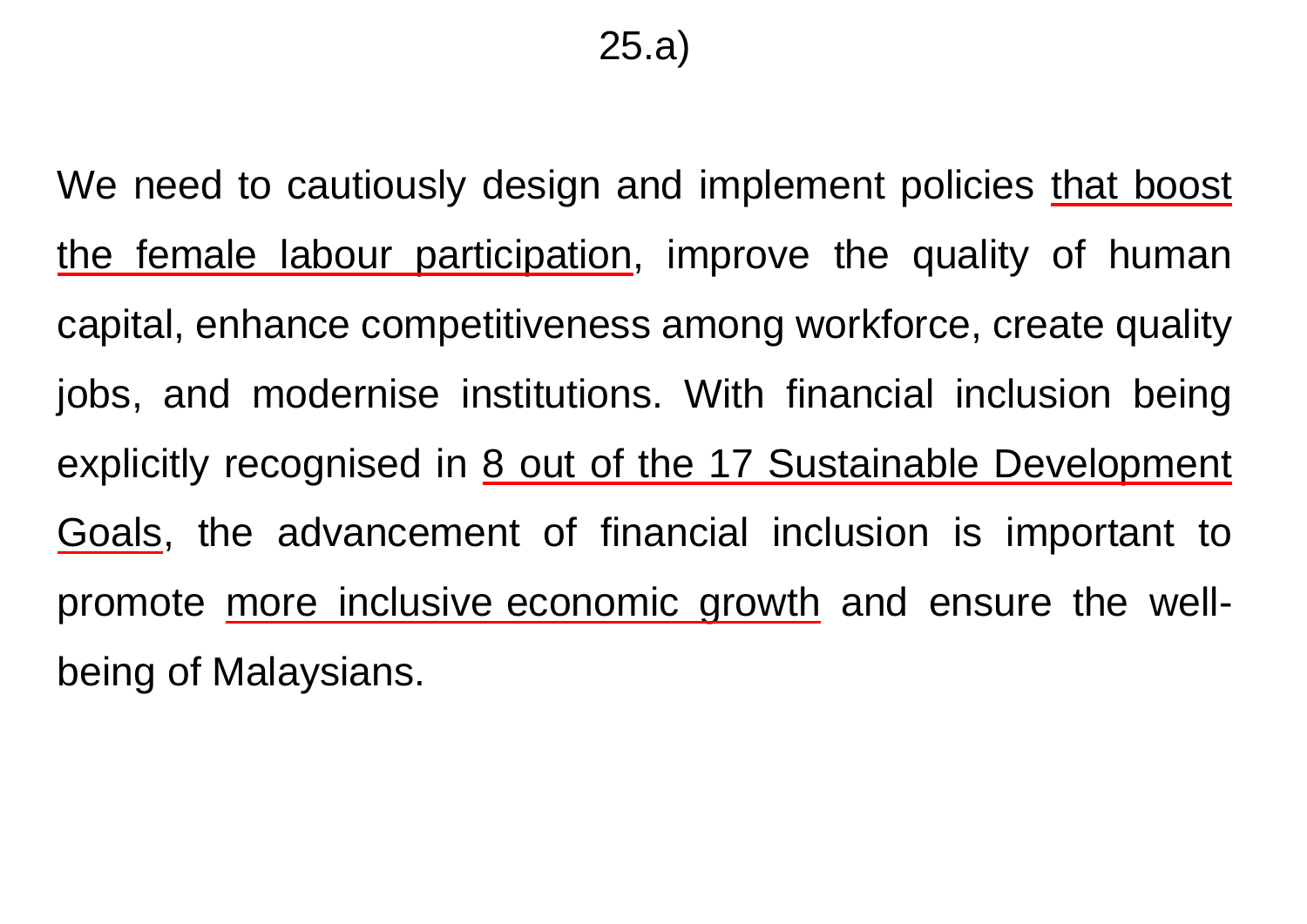This will entail catalyzing digital financial services to meet the needs of the underserved, adopting and sustaining the growth of e-payments in enriching the delivery of Government services to the public and facilitating a stronger social protection framework that fits our country's aspiration to be a high-income nation.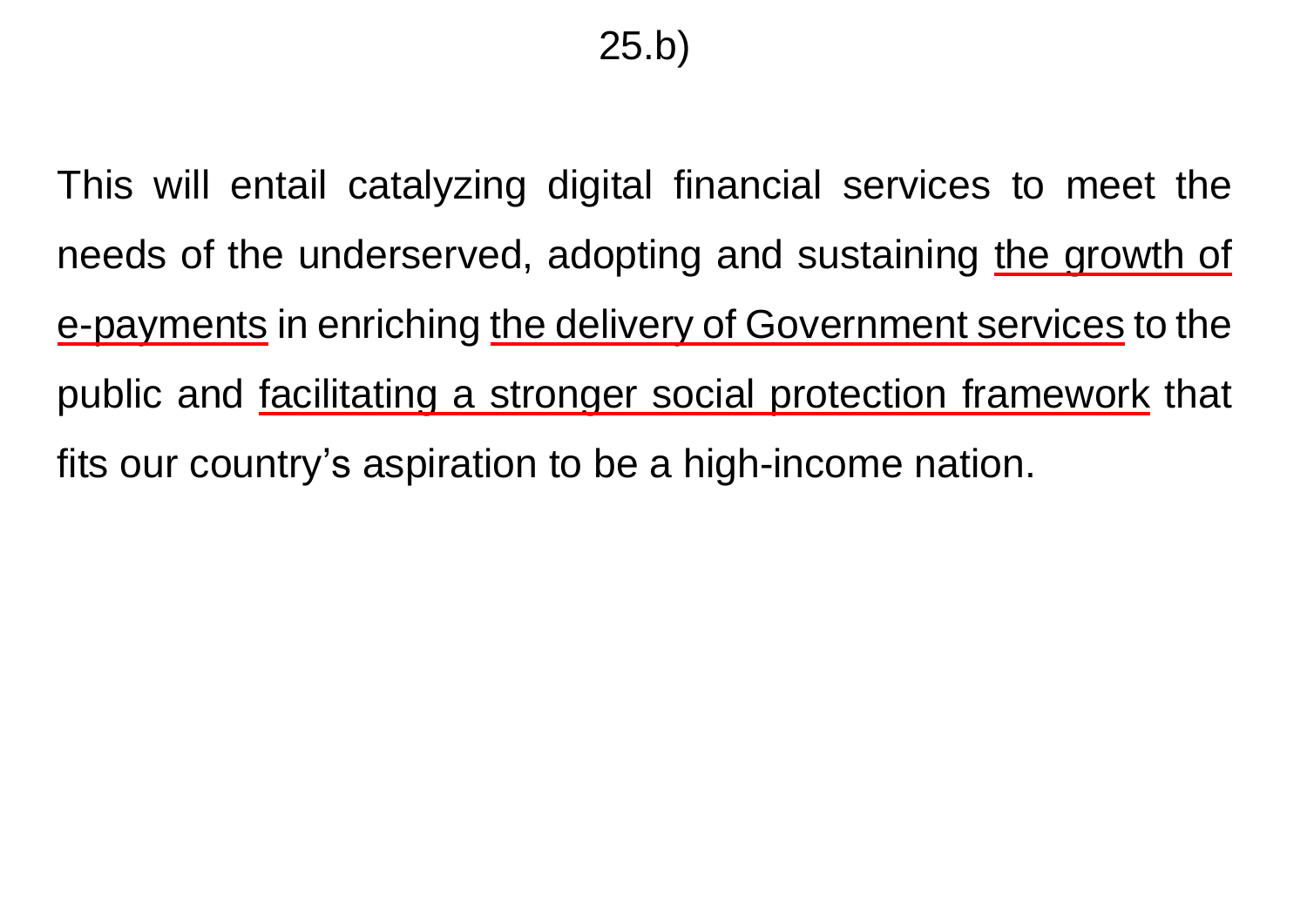During the preparation and finalisation of Budget 2023, the Ministry of Finance is committed to take on extensive public and stakeholders' engagement to obtain input and suggestions. The public and stakeholders assist the Ministry to formulate appropriate policies for the betterment of the people and the country. As the saying goes, "together we stand, divided we fall", I truly believe that working closely and supporting one another will make our country strong and prosperous for all.